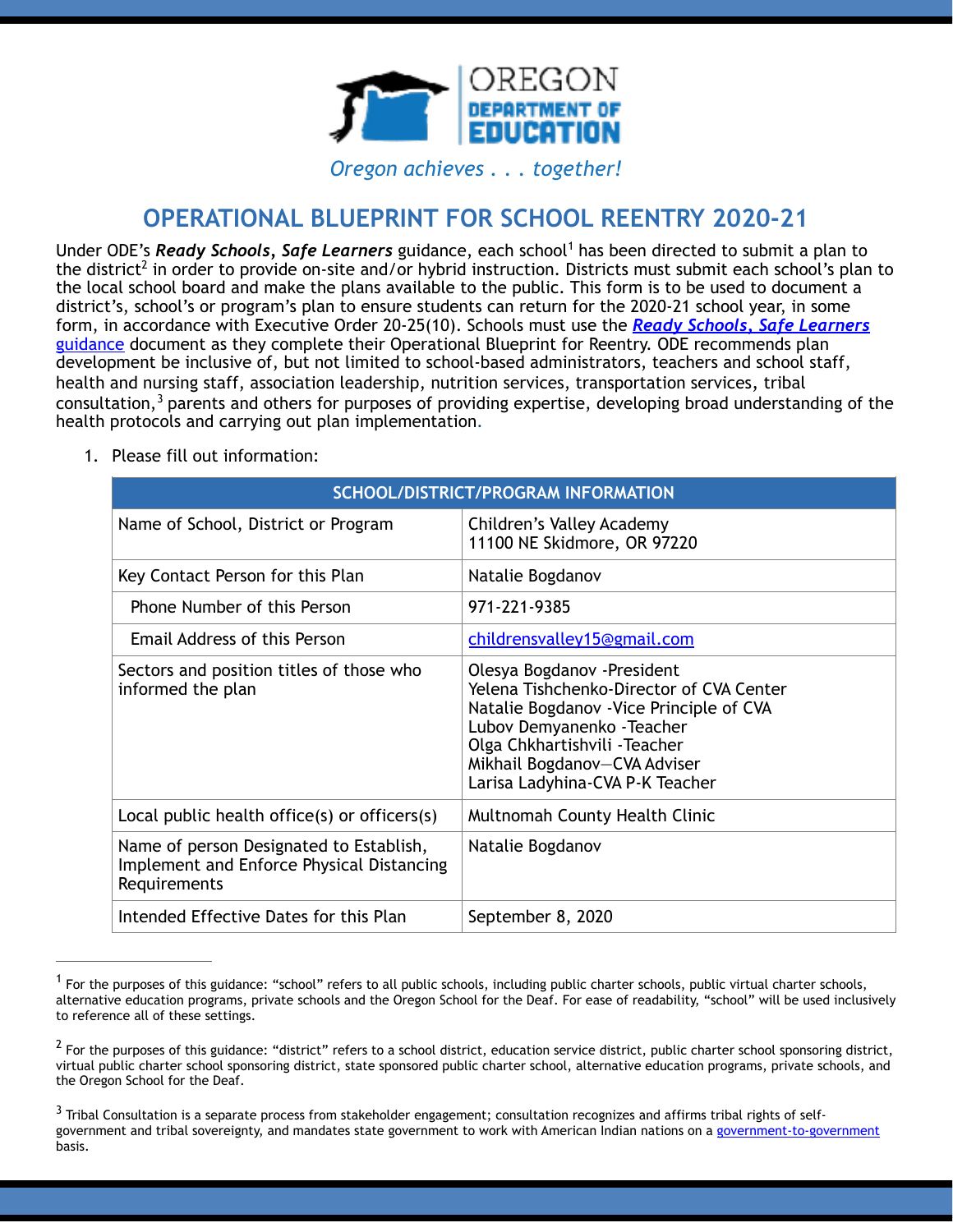| SCHOOL/DISTRICT/PROGRAM INFORMATION |                                                          |  |
|-------------------------------------|----------------------------------------------------------|--|
| Name of School, District or Program | Children's Valley Academy<br>11100 NE Skidmore, OR 97220 |  |
| Key Contact Person for this Plan    | Natalie Bogdanov                                         |  |
| Phone Number of this Person         | 971-221-9385                                             |  |
| Email Address of this Person        | childrensvalley15@gmail.com                              |  |
| <b>ESD Region</b>                   | <b>Multnomah ESD</b>                                     |  |

2. Please list efforts you have made to engage your community (public health information sharing, taking feedback on planning, etc.) in preparing for school in 2020-21. Include information on engagement with communities often underserved and marginalized and those communities disproportionately impacted by COVID-19.

Essential Emergency DayCare since April, 2020

Constant contact w/parents and staff via phone, text, and remind.

90% bilingual

28% reduced or granted tuition

8% special needs

3. Indicate which instructional model will be used.

*Select One:*

☐ **On-Site Learning** x **Hybrid Learning** ☐ **Comprehensive Distance Learning**

- 4. If you selected Comprehensive Distance Learning, you only have to fill out the green portion of the Operational Blueprint for Reentry (i.e., page 2 in the initial template).
- 5. If you selected On-Site Learning or Hybrid Learning, you have to fill out the blue portion of the Operational Blueprint for Reentry (i.e., pages 3-15 in the initial template) and submit online. (https://app.smartsheet.com/b/form/a4dedb5185d94966b1dffc75e4874c8a) by August 15, 2020 or prior to the beginning of the 2020-21 school year.

\* **Note:** Private schools are required to comply with only sections 1-3 of the *Ready Schools, Safe Learners* guidance.

## **REQUIREMENTS FOR COMPREHENSIVE DISTANCE LEARNING OPERATIONAL BLUEPRINT**

*This section must be completed by any school that is seeking to provide instruction through Comprehensive Distance Learning. Schools providing On-Site or Hybrid Instructional Models do not need to complete this section.*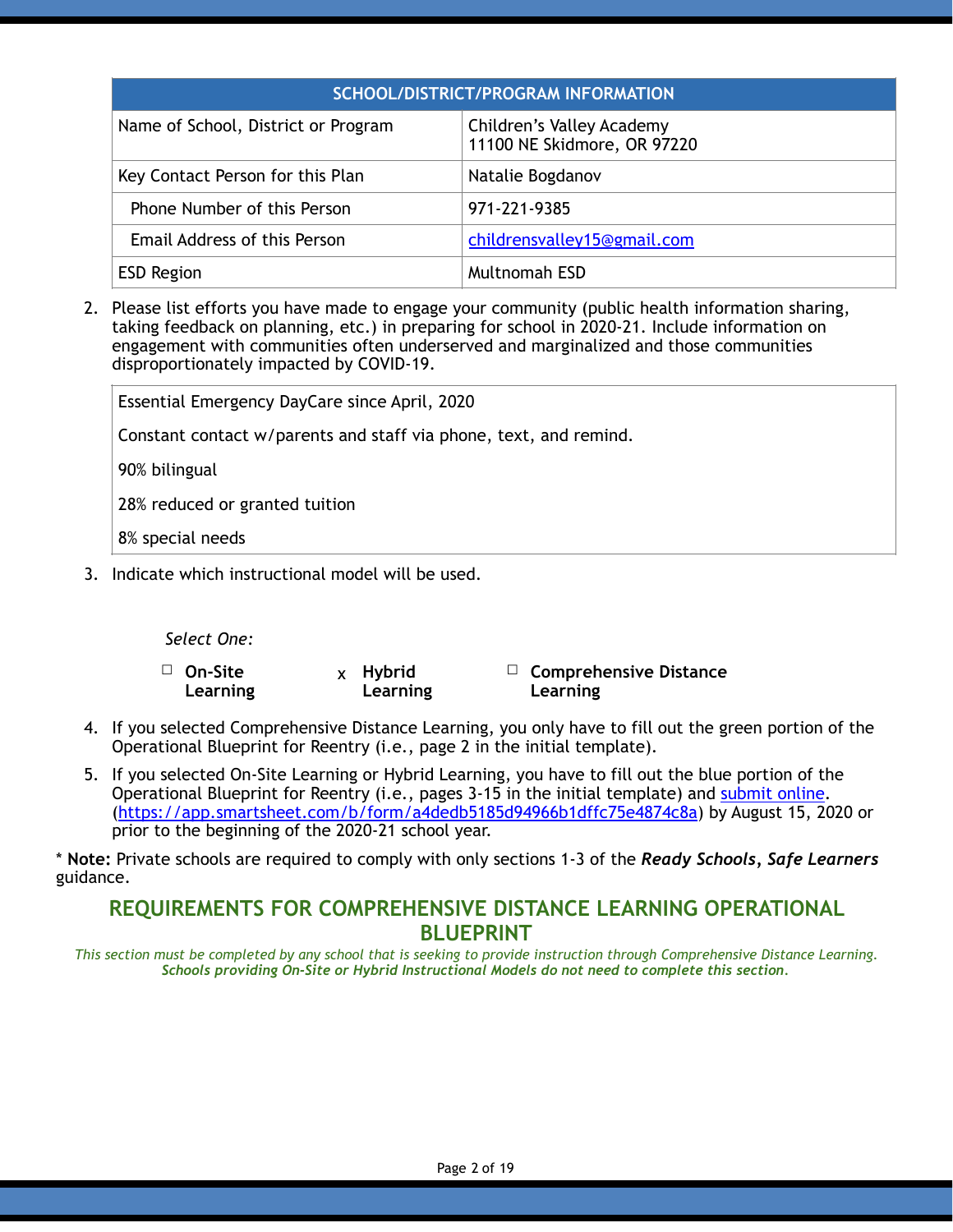**Describe why you are selecting Comprehensive Distance Learning as the school's Instructional Model for the effective dates of this plan.**

**Describe how your school's model aligns to the Comprehensive Distance Learning Guidance. In completing this part of the Blueprint you are attesting that you have reviewed the Comprehensive Distance Learning Guidance. Please name any requirements you need ODE to review for any possible accommodations.** 

**Describe the school's plan, including the anticipated timeline, for returning to Hybrid Learning or On-Site Learning consistent with the** *Ready Schools, Safe Learners* **guidance.**

*The remainder of this operational blueprint is not applicable to schools operating a Comprehensive Distance Learning Model.* 

#### **ESSENTIAL REQUIREMENTS FOR HYBRID / ON-SITE OPERATIONAL BLUEPRINT**

*This section must be completed by any school that is providing instruction through On-Site or Hybrid Instructional Models. Schools providing Comprehensive Distance Learning Instructional Models do not need to complete this section.*



 **1. Public Health Protocols**

**1a. COMMUNICABLE DISEASE MANAGEMENT PLAN FOR COVID-19**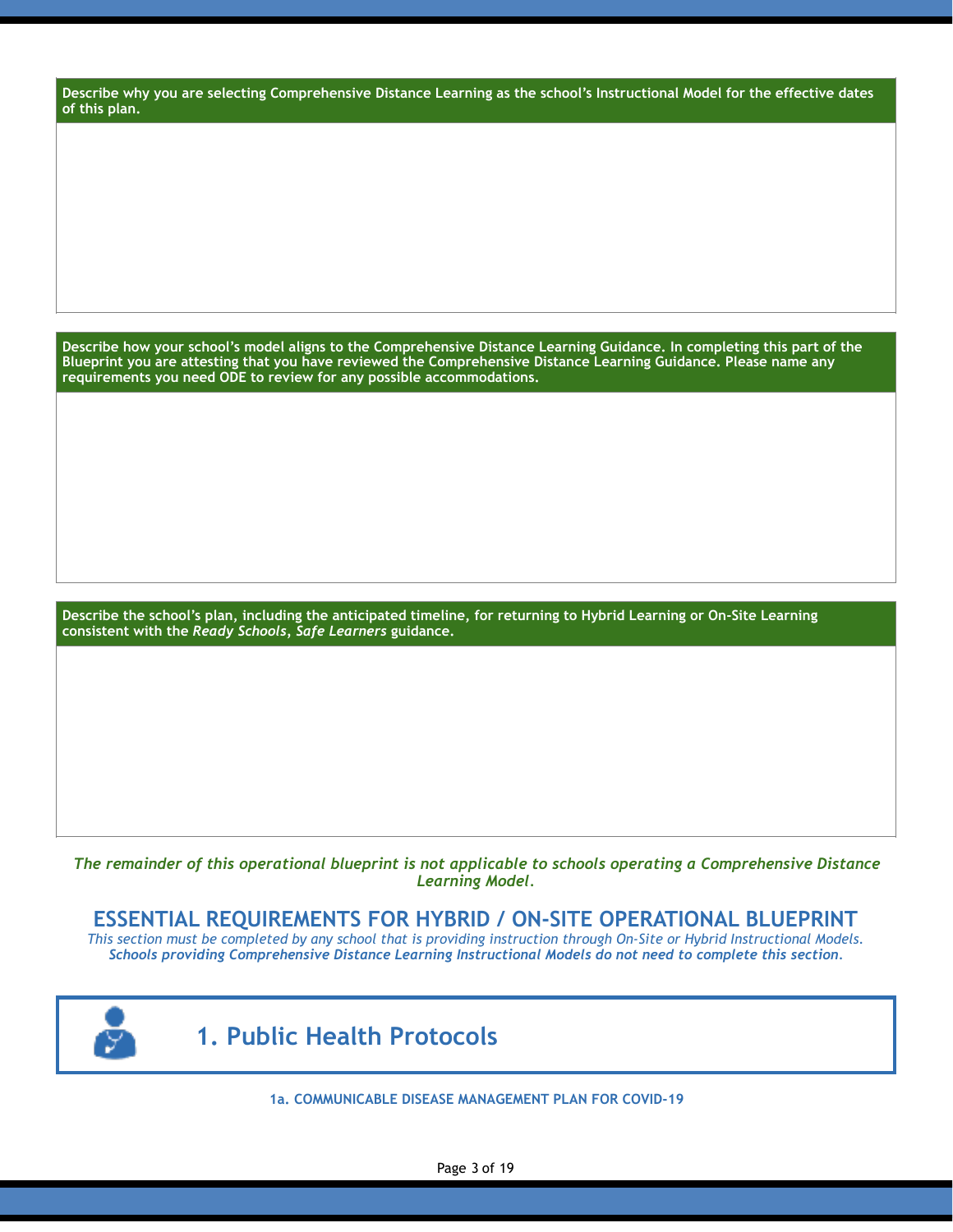| <b>OHA/ODE Requirements</b>                                                                                                                                                                                                                                                                                                                                                                                                                                                                                                                                                                                                                                            | <b>Hybrid/Onsite Plan</b> |
|------------------------------------------------------------------------------------------------------------------------------------------------------------------------------------------------------------------------------------------------------------------------------------------------------------------------------------------------------------------------------------------------------------------------------------------------------------------------------------------------------------------------------------------------------------------------------------------------------------------------------------------------------------------------|---------------------------|
| X Implement measures to limit the spreads of COVID-19 within<br>the school setting.                                                                                                                                                                                                                                                                                                                                                                                                                                                                                                                                                                                    |                           |
| X Update written Communicable Disease Management Plan to<br>specifically address the prevention of the spread of<br>COVID-19.                                                                                                                                                                                                                                                                                                                                                                                                                                                                                                                                          |                           |
| X Designate a person at each school to establish, implement<br>and enforce physical distancing requirements, consistent<br>with the Ready Schools, Safe Learners guidance and other<br>guidance from OHA.                                                                                                                                                                                                                                                                                                                                                                                                                                                              |                           |
| X Include names of the LPHA staff, school nurses, and other<br>medical experts who provided support and resources to the<br>district/school policies and plans. Review relevant local,<br>state, and national evidence to inform plan.                                                                                                                                                                                                                                                                                                                                                                                                                                 |                           |
| X Process and procedures established to train all staff in<br>sections 1 - 3 of the Ready Schools, Safe Learners<br>guidance. Consider conducting the training virtually, or, if in-<br>person, ensure physical distancing is maintained to the<br>maximum extent possible.                                                                                                                                                                                                                                                                                                                                                                                            |                           |
| X Protocol to notify the local public health authority (LPHA<br>Directory by County) of any confirmed COVID-19 cases<br>among students or staff.                                                                                                                                                                                                                                                                                                                                                                                                                                                                                                                       |                           |
| X Plans for systematic disinfection of classrooms, offices,<br>bathrooms and activity areas.                                                                                                                                                                                                                                                                                                                                                                                                                                                                                                                                                                           |                           |
| X Process to report to the LPHA any cluster of any illness<br>among staff or students.                                                                                                                                                                                                                                                                                                                                                                                                                                                                                                                                                                                 |                           |
| X Protocol to cooperate with the LPHA recommendations and<br>provide all logs and information in a timely manner.                                                                                                                                                                                                                                                                                                                                                                                                                                                                                                                                                      |                           |
| X Protocol for screening students and staff for symptoms (see<br>section 1f of the Ready Schools, Safe Learners guidance).                                                                                                                                                                                                                                                                                                                                                                                                                                                                                                                                             |                           |
| X Protocol to isolate any ill or exposed persons from physical<br>contact with others.                                                                                                                                                                                                                                                                                                                                                                                                                                                                                                                                                                                 |                           |
| X Protocol for communicating potential COVID-19 cases to the<br>school community and other stakeholders (see section 1e of<br>the Ready Schools, Safe Learners guidance).                                                                                                                                                                                                                                                                                                                                                                                                                                                                                              |                           |
| X Create a system for maintaining daily logs for each student/<br>cohort for the purposes of contact tracing. This system<br>needs to be made in consultation with a school/district<br>nurse or an LPHA official.<br>If a student(s) is part of a stable cohort (a group of<br>students that are consistently in contact with each<br>other or in multiple cohort groups) that conform to the<br>requirements of cohorting (see section 1d of the Ready<br>Schools, Safe Learners guidance), the daily log may be<br>maintained for the cohort.<br>$\bullet$<br>If a student(s) is not part of a stable cohort, then an<br>individual student log must be maintained. |                           |
| X Required components of individual daily student/cohort logs<br>include:<br>Child's name<br>٠<br>Drop off/pick up time<br>Parent/guardian name and emergency contact<br>information<br>٠<br>All staff (including itinerant staff, substitutes, and<br>guest teachers) names and phone numbers who interact<br>with a stable cohort or individual student                                                                                                                                                                                                                                                                                                              |                           |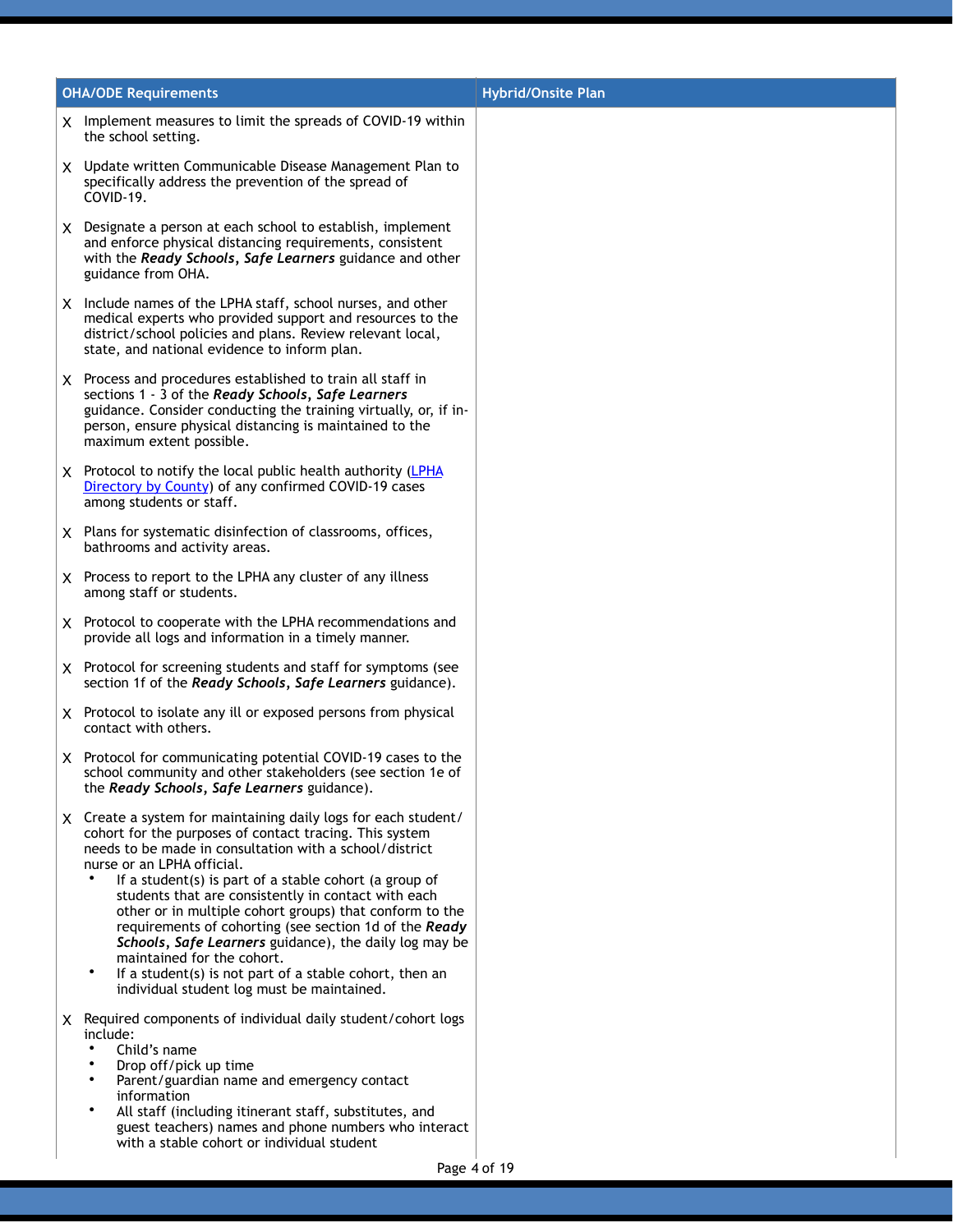| <b>OHA/ODE Requirements</b> |                                                                                                                                                                                                            | <b>Hybrid/Onsite Plan</b> |
|-----------------------------|------------------------------------------------------------------------------------------------------------------------------------------------------------------------------------------------------------|---------------------------|
| $\mathbf{x}$                | Protocol to record/keep daily logs to be used for contact<br>tracing for a minimum of four weeks to assist the LPHA as<br>needed.                                                                          |                           |
| X.                          | Process to ensure that the school reports to and consults<br>with the LPHA regarding cleaning and possible classroom or<br>program closure if anyone who has entered school is<br>diagnosed with COVID-19. |                           |
| $\mathsf{x}$                | Protocol to respond to potential outbreaks (see section 3 of<br>the Ready Schools, Safe Learners guidance).                                                                                                |                           |

#### **1b. HIGH-RISK POPULATIONS**

| <b>OHA/ODE Requirements</b>                                                                                                                                                                                                                                                                                                                                                                                                                                                                                                | <b>Hybrid/Onsite Plan</b>                                                                                                                                                                                                                                                                                                                                 |  |
|----------------------------------------------------------------------------------------------------------------------------------------------------------------------------------------------------------------------------------------------------------------------------------------------------------------------------------------------------------------------------------------------------------------------------------------------------------------------------------------------------------------------------|-----------------------------------------------------------------------------------------------------------------------------------------------------------------------------------------------------------------------------------------------------------------------------------------------------------------------------------------------------------|--|
| Serve students in high-risk population(s) whether learning is<br>$\Box$<br>happening through On-Site, Hybrid (partially On-Site and<br>partially Comprehensive Distance Learning models), or<br>Comprehensive Distance Learning models.                                                                                                                                                                                                                                                                                    | All staff and student given the opportunity to self-identify as<br>vulnerable or living with a vulnerable family member.                                                                                                                                                                                                                                  |  |
| Medically Fragile, Complex and Nursing-Dependent Student<br><b>Requirements</b><br>All districts must account for students who have health<br>ப<br>conditions that require additional nursing services. Oregon<br>law (ORS 336.201) defines three levels of severity related to<br>required nursing services:<br>Medically Complex: Are students who may have an<br>1.<br>unstable health condition and who may require daily<br>professional nursing services.<br>2. Medically Fragile: Are students who may have a life- | Staff<br>.Redeployed options could include:<br>On-line instruction and support<br>Maintenance projects, custodial work, office work without<br>student/staff contact<br>Staff could consider all leave options as well<br><b>Students</b><br>• All students identified as vulnerable, either by a a<br>physician or parent/guardian notification, will be |  |
| threatening health condition and who may require<br>immediate professional nursing services.<br>3. Nursing-Dependent: Are students who have an unstable<br>or life-threatening health condition and who require<br>daily, direct, and continuous professional nursing<br>services.                                                                                                                                                                                                                                         | enrolled in online instruction with weekly check-ins.<br>Student who experience disability will continue to<br>receive specially designed instruction.<br>Visitors/Volunteers<br>Visitors/Volunteers will be unable to work in schools, or<br>$\bullet$<br>complete other volunteer activities that require in person                                     |  |

interaction, at this time. Adults in schools are limited to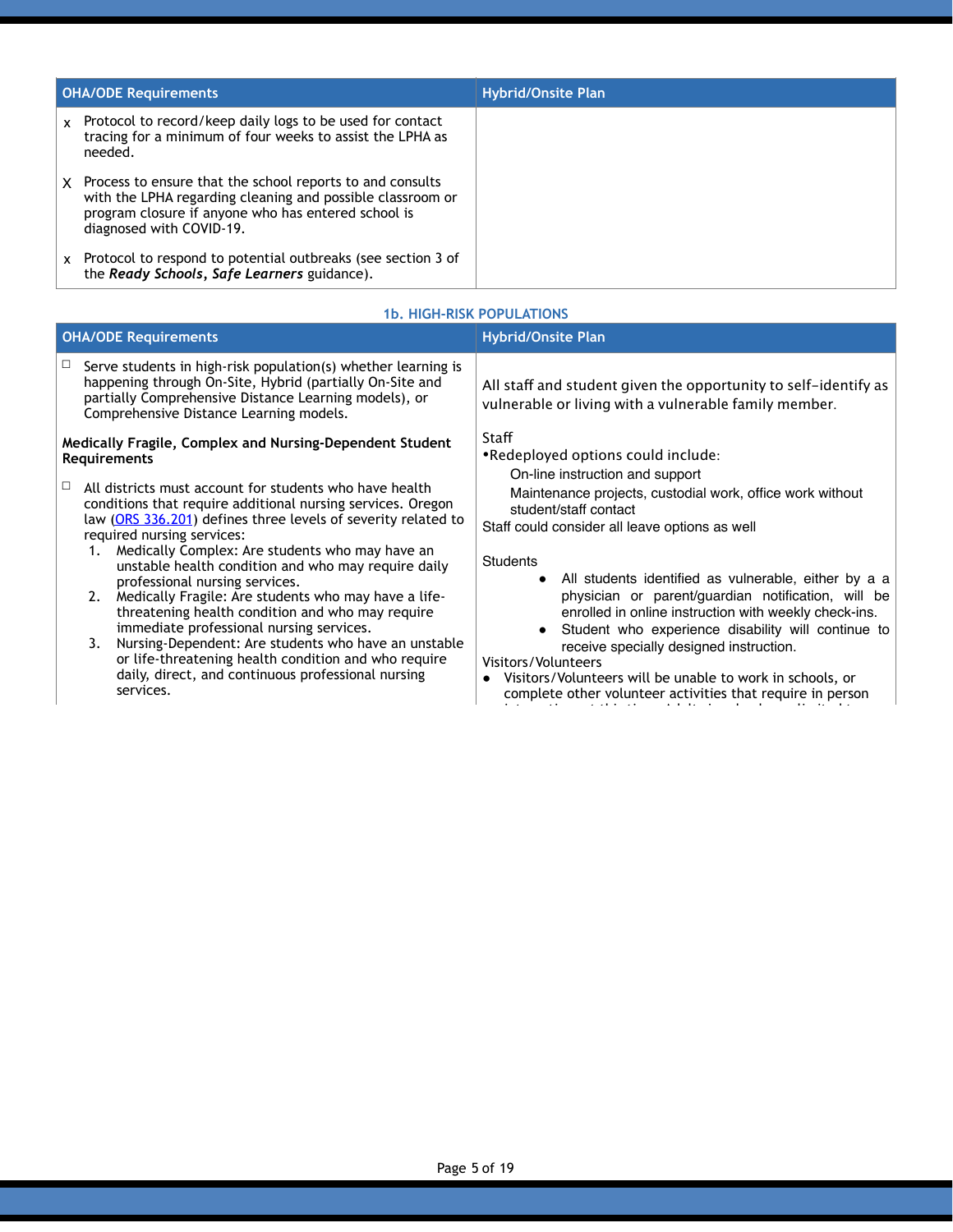| <b>OHA/ODE Requirements</b>                                                                                                                                                                                                                                                                                                                                                                                                                                                                                                                                                                                                                                                                                                                                                                                                                                                                                                                                                                                                                                                                                                                                                                                                                                                                                                                                                                                                                                                                                                                                                                                                                                                                                                                                                                                                                                                                                                                                                                                                                                                                                                                                                                                                                                                                                                                                       | <b>Hybrid/Onsite Plan</b>                                                                |
|-------------------------------------------------------------------------------------------------------------------------------------------------------------------------------------------------------------------------------------------------------------------------------------------------------------------------------------------------------------------------------------------------------------------------------------------------------------------------------------------------------------------------------------------------------------------------------------------------------------------------------------------------------------------------------------------------------------------------------------------------------------------------------------------------------------------------------------------------------------------------------------------------------------------------------------------------------------------------------------------------------------------------------------------------------------------------------------------------------------------------------------------------------------------------------------------------------------------------------------------------------------------------------------------------------------------------------------------------------------------------------------------------------------------------------------------------------------------------------------------------------------------------------------------------------------------------------------------------------------------------------------------------------------------------------------------------------------------------------------------------------------------------------------------------------------------------------------------------------------------------------------------------------------------------------------------------------------------------------------------------------------------------------------------------------------------------------------------------------------------------------------------------------------------------------------------------------------------------------------------------------------------------------------------------------------------------------------------------------------------|------------------------------------------------------------------------------------------|
| X Staff and school administrators, in partnership with school<br>nurses, or other school health providers, should work with<br>interdisciplinary teams to address individual student needs.<br>The school registered nurse (RN) is responsible for nursing<br>care provided to individual students as outlined in ODE<br>guidance and state law:<br>Communicate with parents and health care providers to<br>determine return to school status and current needs of<br>the student.<br>Coordinate and update other health services the<br>student may be receiving in addition to nursing<br>services. This may include speech language pathology,<br>occupational therapy, physical therapy, as well as<br>behavioral and mental health services.<br>$\bullet$<br>Modify Health Management Plans, Care Plans, IEPs, or<br>504 or other student-level medical plans, as indicated,<br>to address current health care considerations.<br>$\bullet$<br>The RN practicing in the school setting should be<br>supported to remain up to date on current guidelines<br>and access professional support such as evidence-based<br>resources from the Oregon School Nurses Association.<br>$\bullet$<br>Service provision should consider health and safety as<br>well as legal standards.<br>$\bullet$<br>Work with an interdisciplinary team to meet<br>requirements of ADA and FAPE.<br>٠<br>High-risk individuals may meet criteria for exclusion<br>during a local health crisis.<br>$\bullet$<br>Refer to updated state and national guidance and<br>resources such as:<br>U.S. Department of Education Supplemental Fact<br>$\circ$<br>Sheet: Addressing the Risk of COVID-19 in<br>Preschool, Elementary and Secondary Schools<br>While Serving Children with Disabilities from<br>March 21, 2020.<br>ODE guidance updates for Special Education.<br>$\circ$<br>Example from March 11, 2020.<br>OAR 581-015-2000 Special Education, requires<br>$\circ$<br>districts to provide 'school health services and<br>school nurse services' as part of the 'related<br>services' in order 'to assist a child with a<br>disability to benefit from special education.'<br>OAR 333-019-0010 Public Health: Investigation<br>$\circ$<br>and Control of Diseases: General Powers and<br>Responsibilities, outlines authority and<br>responsibilities for school exclusion. | interaction, at this time. Adults in schools are limited to<br>essential personnel only. |

#### **1c. PHYSICAL DISTANCING**

| <b>OHA/ODE Requirements</b>  |                                                                                                                                                                                                                                                                                             | <b>Hybrid/Onsite Plan</b>                                                                                                                                                                                                                                                                                                          |  |
|------------------------------|---------------------------------------------------------------------------------------------------------------------------------------------------------------------------------------------------------------------------------------------------------------------------------------------|------------------------------------------------------------------------------------------------------------------------------------------------------------------------------------------------------------------------------------------------------------------------------------------------------------------------------------|--|
| $\mathbf{x}$<br>$\mathbf{x}$ | Establish a minimum of 35 square feet per person when<br>determining room capacity. Calculate only with usable<br>classroom space, understanding that desks and room set-up<br>will require use of all space in the calculation.<br>Support physical distancing in all daily activities and | • Remove everything that can't be disinfected<br>Assign seating to maximize physical distancing and minimize<br>physical interaction<br>Kindergarten (KG) through 8th Grade (Classrooms) will be<br>supported by Instructional Assistant (IAs), both to provide<br>instructions support and in order to support/encourage physical |  |
|                              | instruction, maintaining at least six feet between individuals<br>to the maximum extent possible.                                                                                                                                                                                           | distance.                                                                                                                                                                                                                                                                                                                          |  |
|                              | Minimize time standing in lines and take steps to ensure that<br>six feet of distance between students is maintained,<br>including marking spacing on floor, one-way traffic flow in<br>constrained spaces, etc.                                                                            | Capacity for CVA<br>Classrooms for CVA School no more than 15 people<br>Kindergaten (10 estimate) cup 15<br>1st Grade: 8 (estimate) cup 15<br>$\bullet$<br>2nd and 3rd combined: 10 (estimate) cap 15                                                                                                                              |  |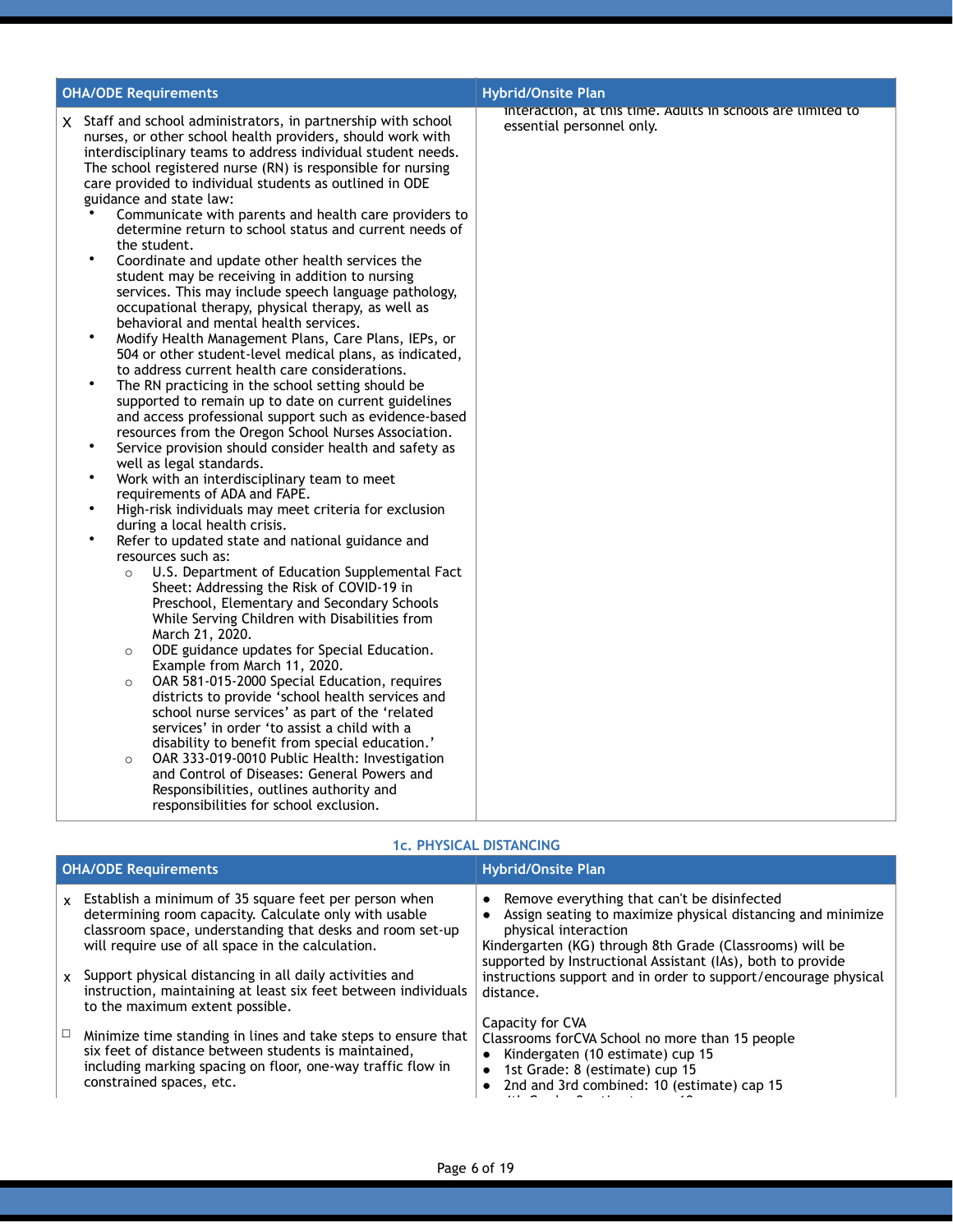| <b>OHA/ODE Requirements</b> |                                                                                                                                                                                           | <b>Hybrid/Onsite Plan</b>                                                                                                                                                          |  |
|-----------------------------|-------------------------------------------------------------------------------------------------------------------------------------------------------------------------------------------|------------------------------------------------------------------------------------------------------------------------------------------------------------------------------------|--|
|                             | Schedule modifications to limit the number of students in<br>the building (e.g., rotating groups by days or location,<br>staggered schedules to avoid hallway crowding and<br>gathering). | 4th Grade: U estimate, cup 10<br>5th and 6th Grade combined: 8 (estimate) cup 10<br>7st and 8th Grade combined 2 (estimate) cup 10<br>Library/Computer Lab: no more than 10 people |  |
|                             | Plan for students who will need additional support in<br>learning how to maintain physical distancing requirements.<br>Provide instruction; don't employ punitive discipline.             |                                                                                                                                                                                    |  |

#### **1d. COHORTING** 8

#### **1e. PUBLIC HEALTH COMMUNICATION**

| <b>OHA/ODE Requirements</b> |                                                                                                                                                                                                                                                                                | <b>Hybrid/Onsite Plan</b> |                                                                                                         |
|-----------------------------|--------------------------------------------------------------------------------------------------------------------------------------------------------------------------------------------------------------------------------------------------------------------------------|---------------------------|---------------------------------------------------------------------------------------------------------|
| <b>X</b>                    | Develop a letter or communication to staff to be shared at<br>the start of on-site instruction and at periodic intervals<br>explaining infection control measures that are being<br>implemented to prevent spread of disease.<br>Consider sharing school protocols themselves. | $\bullet$                 | Develop a Return-to-Work protocol<br>Letter to staff<br>Letter to families<br>Share protocol on website |
| $\mathsf{x}$                | Develop protocols for communicating with students, families<br>and staff who have come into close contact with a confirmed<br>case.<br>Consult with your LPHA on what meets the definition of<br>"close contact."                                                              |                           |                                                                                                         |
| <b>x</b>                    | Develop protocols for communicating immediately with<br>staff, families, and the community when a new case(s) of<br>COVID-19 is diagnosed in students or staff members,<br>including a description of how the school or district is<br>responding.                             |                           |                                                                                                         |
| <b>X</b>                    | Provide all information in languages and formats accessible<br>to the school community.                                                                                                                                                                                        |                           |                                                                                                         |

#### **1f. ENTRY AND SCREENING**

| <b>OHA/ODE Requirements</b>                                                                                                                                                                                                                                                                                                                                                                                                                                                                                                                                                                                                                                                                                                                                                                                                                                                                                                                                                                                                                                                                                                                                                           | <b>Hybrid/Onsite Plan</b>                                                                                                                                                                                                                                                                                                                                                                                                                                                                                                                                                                                                                                                                                                                                                                                                                                                                                                                                                                                                                                                                                                                                      |  |
|---------------------------------------------------------------------------------------------------------------------------------------------------------------------------------------------------------------------------------------------------------------------------------------------------------------------------------------------------------------------------------------------------------------------------------------------------------------------------------------------------------------------------------------------------------------------------------------------------------------------------------------------------------------------------------------------------------------------------------------------------------------------------------------------------------------------------------------------------------------------------------------------------------------------------------------------------------------------------------------------------------------------------------------------------------------------------------------------------------------------------------------------------------------------------------------|----------------------------------------------------------------------------------------------------------------------------------------------------------------------------------------------------------------------------------------------------------------------------------------------------------------------------------------------------------------------------------------------------------------------------------------------------------------------------------------------------------------------------------------------------------------------------------------------------------------------------------------------------------------------------------------------------------------------------------------------------------------------------------------------------------------------------------------------------------------------------------------------------------------------------------------------------------------------------------------------------------------------------------------------------------------------------------------------------------------------------------------------------------------|--|
| Direct students and staff to stay home if they, or anyone in<br>$\mathsf{x}$<br>their homes or community living spaces, have COVID-19<br>symptoms, or if anyone in their home or community living<br>spaces has COVID-19.<br>COVID-19 symptoms are as follows:<br>Primary symptoms of concern: cough, fever or chills,<br>shortness of breath, or difficulty breathing.<br>Note that muscle pain, headache, sore throat, new loss<br>٠<br>of taste or smell, diarrhea, nausea, vomiting, nasal<br>congestion, and runny nose are also symptoms often<br>associated with COVID-19. More information about<br>COVID-19 symptoms is available from CDC.<br>In addition to COVID-19 symptoms, students should be<br>$\bullet$<br>excluded from school for signs of other infectious<br>diseases, per existing school policy and protocols. See<br>pages 9-12 of OHA/ODE Communicable Disease<br>Guidance.<br>Emergency signs that require immediate medical<br>attention:<br>Trouble breathing<br>$\circ$<br>Persistent pain or pressure in the chest<br>$\circ$<br>New confusion or inability to awaken<br>$\circ$<br>Bluish lips or face<br>$\circ$<br>Other severe symptoms<br>$\circ$ | The classroom teacher will conduct a visual screen for the<br>appearance of symptoms.<br>• Staff and Student will enter through the main doors with a<br>staff member to conduct the visual screening for symptoms.<br>We have mandatory temperature check for all who entering<br>facility: teachers, staff, students.<br>Hand-washing stations or hand sanitizers will be placed by<br>each entrance to classes. Student will utilize classroom<br>stations to wash hands.<br>• Students wash hands before going to get lunch.<br>Reminders to parents to report actual symptoms when calling<br>students in sick as part of communicable diseases surveillance.<br>Any student or staff known to have been exposed to COVID-19<br>shall not be allowed on campus until the passage of 14 calendar<br>days after exposure and until symptoms are improving.<br>• Staff are required to report to the administration when they<br>may have been exposed to COVID-19<br>Staff are required to report to the administrator when they<br>have symptoms related to COVID-19<br>Staff member are not responsible for screening other staff<br>member for symptoms. |  |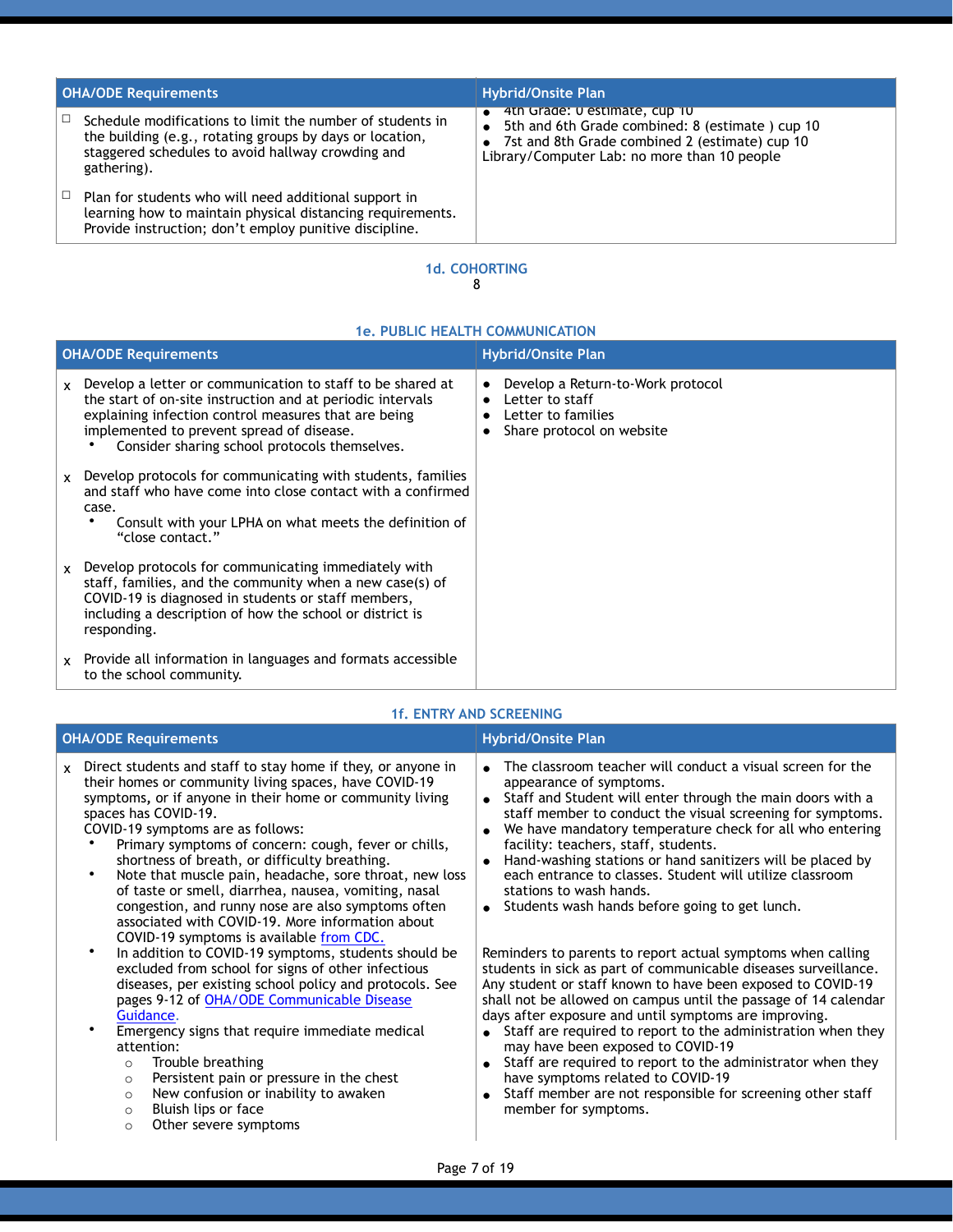|              | <b>OHA/ODE Requirements</b>                                                                                                                                                                                                                                                                                                                                                                                                                                                                                        | <b>Hybrid/Onsite Plan</b> |
|--------------|--------------------------------------------------------------------------------------------------------------------------------------------------------------------------------------------------------------------------------------------------------------------------------------------------------------------------------------------------------------------------------------------------------------------------------------------------------------------------------------------------------------------|---------------------------|
| <b>X</b>     | Screen all students and staff for symptoms on entry to bus/<br>school every day. This can be done visually and/or with<br>confirmation from a parent/caregiver/guardian.<br>Anyone displaying or reporting the primary symptoms<br>of concern must be isolated (see section 1i of the<br>Ready Schools, Safe Learners guidance) and sent<br>home as soon as possible.<br>They must remain home until 72 hours after fever is<br>gone (without use of fever reducing medicine) and<br>other symptoms are improving. |                           |
| $\mathsf{x}$ | Follow LPHA advice on restricting from school any student or<br>staff known to have been exposed (e.g., by a household<br>member) to COVID-19 within the preceding 14 calendar days.                                                                                                                                                                                                                                                                                                                               |                           |
| X            | Staff or students with a chronic or baseline cough that has<br>worsened or is not well-controlled with medication should be<br>excluded from school. Do not exclude staff or students who<br>have other symptoms that are chronic or baseline symptoms<br>(e.g., asthma, allergies, etc.) from school.                                                                                                                                                                                                             |                           |
| <b>X</b>     | Hand hygiene on entry to school every day: wash with soap<br>and water for 20 seconds or use an alcohol-based hand<br>sanitizer with 60-95% alcohol.                                                                                                                                                                                                                                                                                                                                                               |                           |

#### **1g. VISITORS/VOLUNTEERS**

| <b>OHA/ODE Requirements</b> |                                                                                                                                                                                  | <b>Hybrid/Onsite Plan</b> |                                                                                                                                                    |
|-----------------------------|----------------------------------------------------------------------------------------------------------------------------------------------------------------------------------|---------------------------|----------------------------------------------------------------------------------------------------------------------------------------------------|
| $\mathbf{x}$                | Restrict non-essential visitors. Only allow visitors if six feet<br>of physical distance between all people can be maintained.                                                   |                           | Visitors/Volunteers will be unable to work in school, or<br>complete other volunteer activities that require in person<br>iteration, at this time. |
|                             | x Visitors must wash or sanitize their hands upon entry and<br>exit.                                                                                                             |                           |                                                                                                                                                    |
| <b>x</b>                    | Visitors must wear face coverings in accordance with OHA<br>and <b>CDC</b> guidelines.                                                                                           |                           |                                                                                                                                                    |
| $\mathbf{x}$                | Screen all visitors for symptoms upon every entry. Restrict<br>from school property any visitor known to have been<br>exposed to COVID-19 within the preceding 14 calendar days. |                           |                                                                                                                                                    |

#### **OHA/ODE Requirements Hybrid/Onsite Plan** x Face coverings or face shields for: • Staff who are regularly within six feet of students and/ or staff o This can include staff who support personal care, feeding, or instruction requiring direct physical contact. o Staff who will sustain close contact and interactions with students. Bus drivers. Staff preparing and/or serving meals. Facial coverings are recommended for: All staff Facial covering are required for: • Bus drivers • Staff serving meals ! Staff member in charge of greeting and screening staff and students. • Students and staff required to enter/out the building with facial covering. • Staff supporting personal care, staff where direction required direct physical contact. Facial covering are NOT RECOMMENDED for:  $\bullet$  Children under the age 12 ! **Face coverings cannot be required for use by children and should never prohibit or prevent access to instruction or activities.**  x Face shields, face coverings or clear plastic barriers for: • Speech Language Pathologists, Speech Language Pathology Assistants, or other adults providing articulation therapy. Front office staff.

#### **1h. FACE COVERINGS, FACE SHIELDS, AND CLEAR PLASTIC BARRIERS**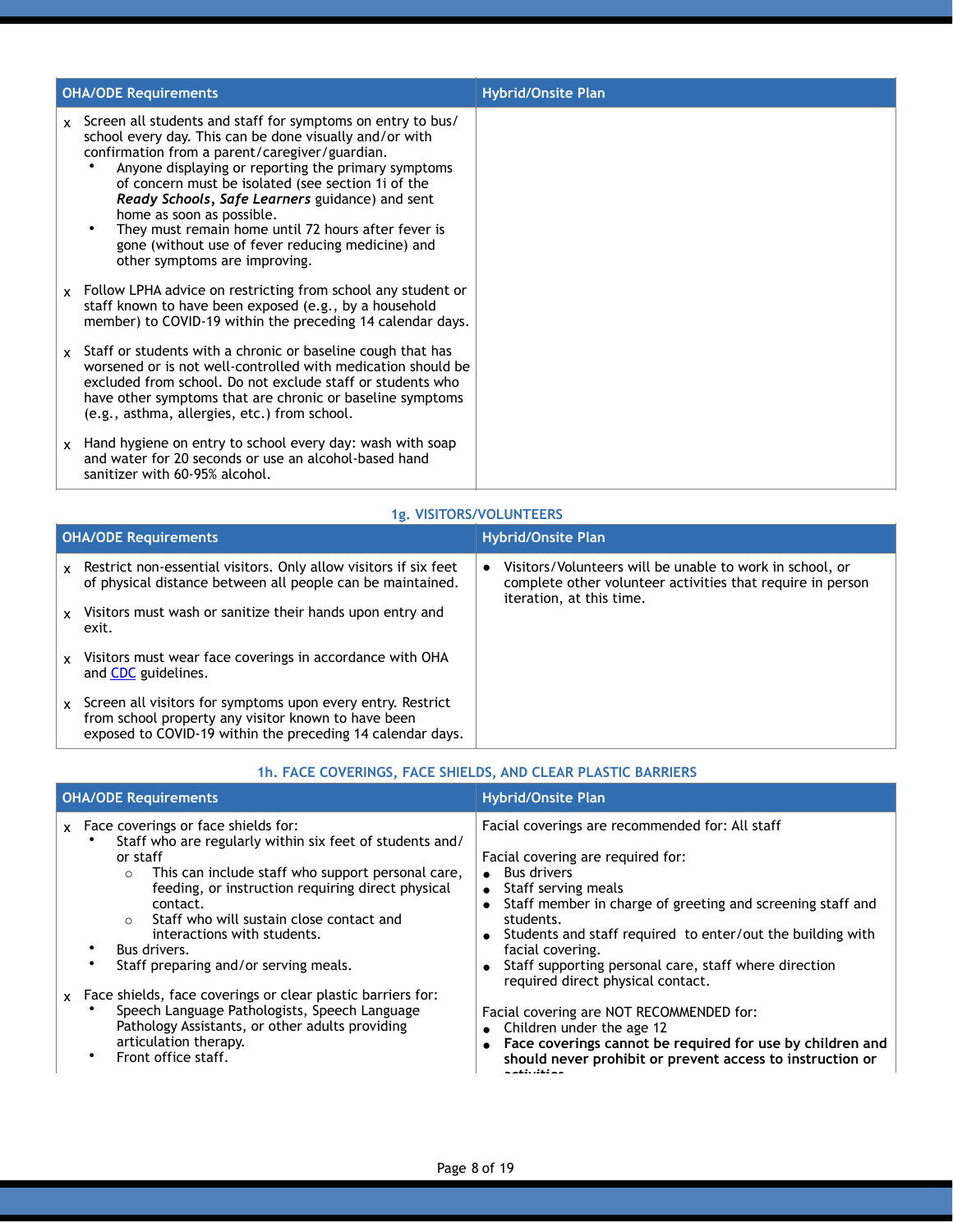| <b>OHA/ODE Requirements</b> |                                                                                                                                                                                                                                                                                              | <b>Hybrid/Onsite Plan</b> |
|-----------------------------|----------------------------------------------------------------------------------------------------------------------------------------------------------------------------------------------------------------------------------------------------------------------------------------------|---------------------------|
| $\mathsf{x}$                | Face masks for school RNs or other medical personnel when<br>providing direct contact care and monitoring of staff/<br>students displaying symptoms. School nurses should also<br>wear appropriate Personal Protective Equipment (PPE) for<br>their role.                                    | activities.               |
|                             | Students who choose not to wear face coverings must be<br>provided access to instruction.                                                                                                                                                                                                    |                           |
| $\mathsf{x}$                | ADA accommodations: If a staff member requires an<br>accommodation for the face covering or face shield<br>requirements, districts and schools should work to limit the<br>staff member's proximity to students and staff to the extent<br>possible to minimize the possibility of exposure. |                           |

| <b>OHA/ODE Requirements</b>                                                                                                                                                                                                                                                                                                                                                                                                                                                                                                                                                                                                                                                                                                                                                                                                                                                                                                                                                                                                                                                                                                                                                                                                                                                                                                                                                                                                                                                                                                                                                                                                                                                                                                                                                                                                                                                                                                                                                                                                                                                                                                                                                                                | <b>Hybrid/Onsite Plan</b>                                                                                                                                                                                                                                                                                                                                                                                                                                                                                                                                                                                                                                                                                                                                                                                                                                                                                                                                                                                                                                                                                                                                                                                                                                                                                                                                                                   |  |
|------------------------------------------------------------------------------------------------------------------------------------------------------------------------------------------------------------------------------------------------------------------------------------------------------------------------------------------------------------------------------------------------------------------------------------------------------------------------------------------------------------------------------------------------------------------------------------------------------------------------------------------------------------------------------------------------------------------------------------------------------------------------------------------------------------------------------------------------------------------------------------------------------------------------------------------------------------------------------------------------------------------------------------------------------------------------------------------------------------------------------------------------------------------------------------------------------------------------------------------------------------------------------------------------------------------------------------------------------------------------------------------------------------------------------------------------------------------------------------------------------------------------------------------------------------------------------------------------------------------------------------------------------------------------------------------------------------------------------------------------------------------------------------------------------------------------------------------------------------------------------------------------------------------------------------------------------------------------------------------------------------------------------------------------------------------------------------------------------------------------------------------------------------------------------------------------------------|---------------------------------------------------------------------------------------------------------------------------------------------------------------------------------------------------------------------------------------------------------------------------------------------------------------------------------------------------------------------------------------------------------------------------------------------------------------------------------------------------------------------------------------------------------------------------------------------------------------------------------------------------------------------------------------------------------------------------------------------------------------------------------------------------------------------------------------------------------------------------------------------------------------------------------------------------------------------------------------------------------------------------------------------------------------------------------------------------------------------------------------------------------------------------------------------------------------------------------------------------------------------------------------------------------------------------------------------------------------------------------------------|--|
| $x$ Protocols for surveillance COVID-19 testing of students and<br>staff, as well as exclusion and isolation protocols for sick<br>students and staff whether identified at the time of bus<br>pick-up, arrival to school, or at any time during the school<br>day.<br>Protocols for assessment of students, as well as exclusion<br>X<br>and isolation protocols for sick students and staff identified<br>at the time of arrival or during the school day.<br>Work with school nurses, health care providers, or<br>other staff with expertise to determine necessary<br>modifications to areas where staff/students will be<br>isolated.<br>$\bullet$<br>Consider required physical arrangements to reduce risk<br>of disease transmission.<br>$\bullet$<br>Plan for the needs of generally well students who need<br>medication or routine treatment, as well as students<br>who may show signs of illness.<br>x Students and staff who report or develop symptoms must be<br>isolated in a designated isolation area in the school, with<br>adequate space and staff supervision and symptom<br>monitoring by a school nurse, other school-based health care<br>provider or school staff until they are able to go home.<br>Anyone providing supervision and symptom monitoring must<br>wear appropriate face covering or face shields.<br>School nurse and health staff in close contact with<br>symptomatic individuals (less than six feet) should<br>wear a medical-grade face mask. Other Personal<br>Protective Equipment (PPE) may be needed depending<br>on symptoms and care provided. Consult a nurse or<br>health care professional regarding appropriate use of<br>PPE. Any PPE used during care of a symptomatic<br>individual should be properly removed and disposed of<br>prior to exiting the care space, and hands washed after<br>removing PPE.<br>$\bullet$<br>If able to do so safely, a symptomatic individual should<br>wear a face covering.<br>$\bullet$<br>To reduce fear, anxiety, or shame related to isolation,<br>provide a clear explanation of procedures, including<br>use of PPE and handwashing.<br>$x$ Establish procedures for safely transporting anyone who is | All students who become ill at school will remain at school<br>supervised by staff until parents can pick them up in the<br>designed isolation area (i.e., health area).<br>• Student will be provided a facial covering (if they can safely<br>wear one).<br>Staff should wear a facial covering and maintain physical<br>$\bullet$<br>distancing, but never leave a child unattended.<br>• While exercising caution to maintain safety is appropriate<br>when working with children exhibiting symptoms, it is also<br>critical that staff maintain sufficient composure and<br>disposition so as not to unduly worry a student or family.<br>Staff will maintain student confidentially as appropriate.<br>Daily logs must be maintained containing the following:<br>○ Name of student sent home for illness,<br>caused of illness, time of onset, and<br>Name of student visiting office for illness<br>$\circ$<br>symptoms, even if not sent home.<br>Staff and students with known or suspected COVID-19 or<br>displaying COVID-19 symptoms per current OHA guidance,<br>CDC guidance, or LPHA guidance, cannot remain at school<br>and should return only after their symptoms remove and<br>they are physically ready to return to school. In no case can<br>they return before:<br>$\circ$ the passage of 14 calendar days after<br>exposure<br>symptoms are improving<br>$\circ$ |  |

## **1i. ISOLATION MEASURES**

sick to their home or to a health care facility.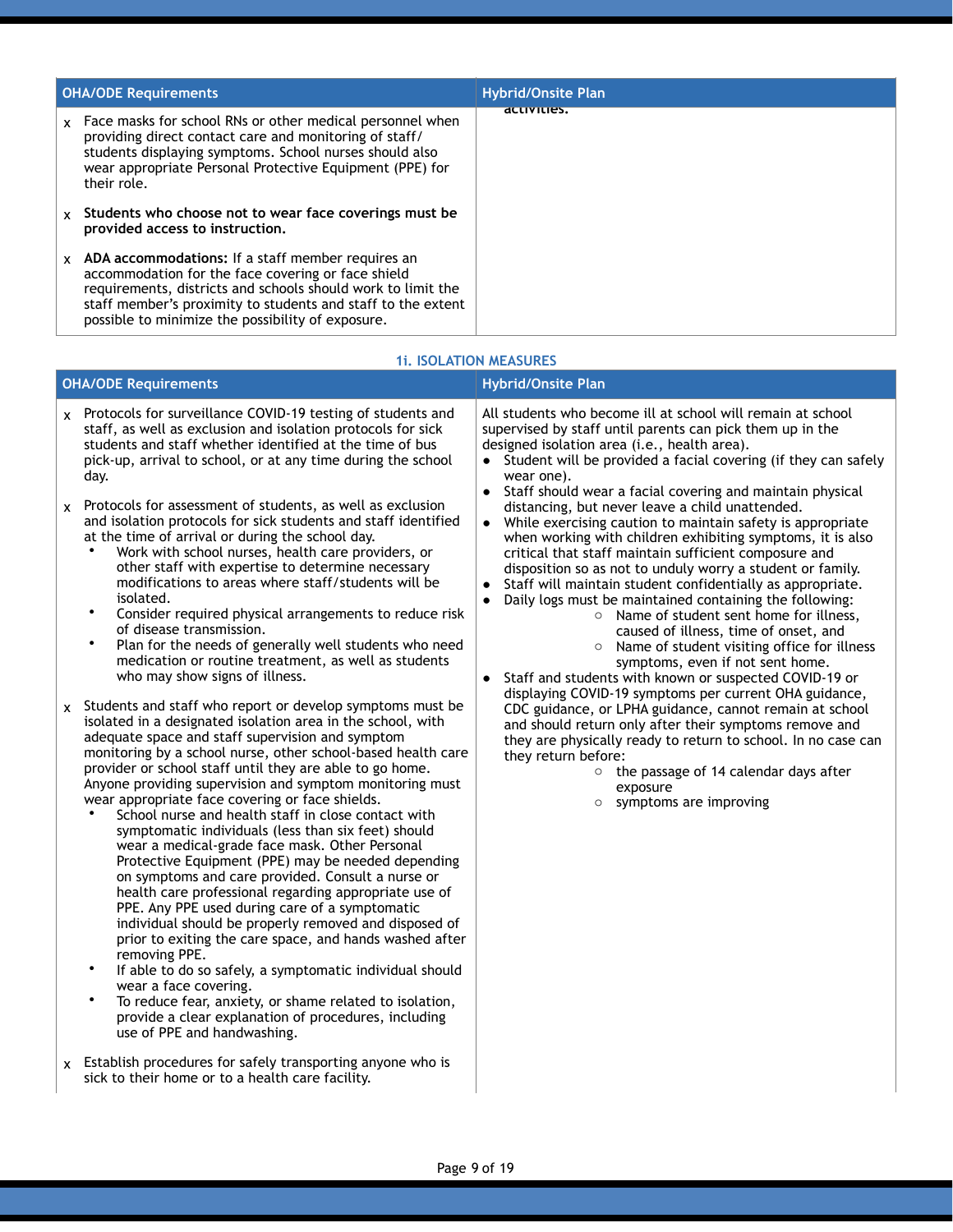| <b>OHA/ODE Requirements</b> |                                                                                                                                                                                                                                                                                                                                                                                                                                                                                                                                                                                                                                                                                                                                                                                                                                                                                                                                                                                                                                                                                                                                                                                                                                                                                                                                                                                                                 | <b>Hybrid/Onsite Plan</b> |
|-----------------------------|-----------------------------------------------------------------------------------------------------------------------------------------------------------------------------------------------------------------------------------------------------------------------------------------------------------------------------------------------------------------------------------------------------------------------------------------------------------------------------------------------------------------------------------------------------------------------------------------------------------------------------------------------------------------------------------------------------------------------------------------------------------------------------------------------------------------------------------------------------------------------------------------------------------------------------------------------------------------------------------------------------------------------------------------------------------------------------------------------------------------------------------------------------------------------------------------------------------------------------------------------------------------------------------------------------------------------------------------------------------------------------------------------------------------|---------------------------|
| <b>X</b>                    | Staff and students who are ill must stay home from school<br>and must be sent home if they become ill at school,<br>particularly if they have COVID-19 symptoms.<br>Symptomatic staff or students should seek COVID-19<br>testing from their regular physician or through the local<br>public health authority.<br>$\bullet$<br>If they have a positive COVID-19 viral (PCR) test result,<br>the person should remain home for at least 10 days<br>after illness onset and 72 hours after fever is gone,<br>without use of fever reducing medicine, and other<br>symptoms are improving.<br>Alternatively, a person who had a positive viral<br>$\circ$<br>test may return to school when they have<br>received two subsequent negative COVID-19 viral<br>tests at least 24 hours apart and 72 hours have<br>passed since fever is gone, without use of fever<br>reducing medicine, and other symptoms are<br>improving.<br>$\bullet$<br>If they have a negative COVID-19 viral test (and if they<br>have multiple tests, all tests are negative), they should<br>remain home until 72 hours after fever is gone, without<br>use of fever reducing medicine, and other symptoms<br>are improving.<br>If they do not undergo COVID-19 testing, the person<br>$\bullet$<br>should remain home until 72 hours after fever is gone,<br>without use of fever reducing medicine, and other<br>symptoms are improving. |                           |
| x                           | Involve school nurses, School Based Health Centers, or staff<br>with related experience (Occupational or Physical<br>Therapists) in development of protocols and assessment of<br>symptoms (where staffing exists).                                                                                                                                                                                                                                                                                                                                                                                                                                                                                                                                                                                                                                                                                                                                                                                                                                                                                                                                                                                                                                                                                                                                                                                             |                           |
|                             | $x$ Record and monitor the students and staff being isolated or<br>sent home for the LPHA review.                                                                                                                                                                                                                                                                                                                                                                                                                                                                                                                                                                                                                                                                                                                                                                                                                                                                                                                                                                                                                                                                                                                                                                                                                                                                                                               |                           |



# **2. Facilities and School Operations**

Some activities and areas will have a higher risk for spread (e.g., band, choir, science labs, locker rooms). When engaging in these activities within the school setting, schools will need to consider additional physical distancing or conduct the activities outside (where feasible). Additionally, schools should consider sharing explicit risk statements for higher risk activities (see section 5f of the *Ready Schools, Safe Learners* guidance).

#### **2a. ENROLLMENT**  *(Note: Section 2a does not apply to private schools.)*  **OHA/ODE Requirements Hyprid/Onsite Plan** x Enroll all students (includes foreign exchange students) following the standard Oregon Department of Education guidelines. • All students will be enrolled following the Oregon Department of Education guidelines. • No student will be dropped for non-attendance if they meet the following condones: o Are identified as vulnerable, or otherwise considered to be part of a population vulnerable to infection with COVID-19 o Have COVID-19 symptoms for the past 14 days x Do not disenroll students for non-attendance if they meet the following conditions: Are identified as high-risk, or otherwise considered to be part of a population vulnerable to infection with COVID-19, or Have COVID-19 symptoms for 10 consecutive school days or longer.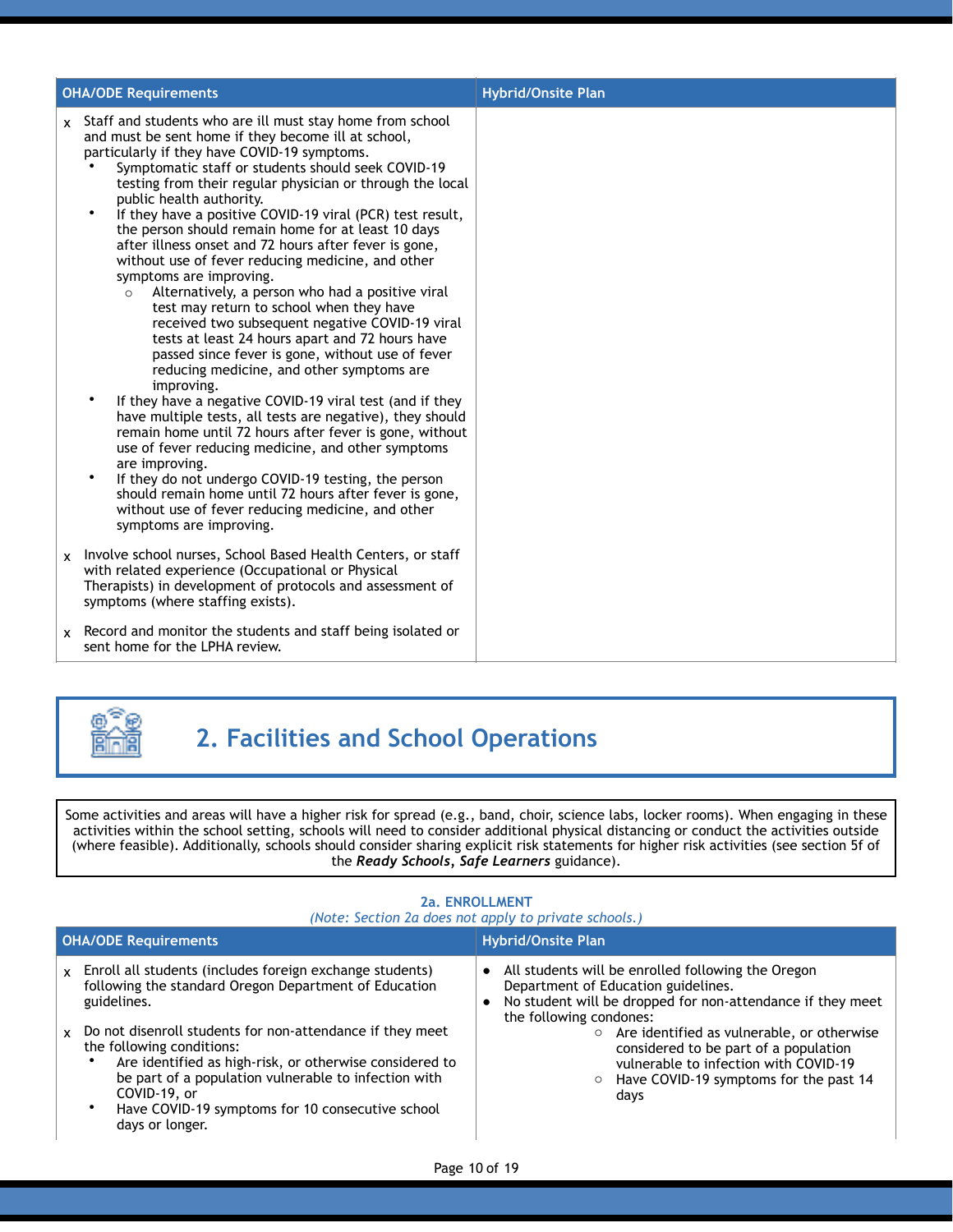| <b>OHA/ODE Requirements</b> |                                                                                                                                           | <b>Hybrid/Onsite Plan</b> |
|-----------------------------|-------------------------------------------------------------------------------------------------------------------------------------------|---------------------------|
|                             | Design attendance policies to account for students who do<br>not attend in-person due to student or family health and<br>safety concerns. |                           |

### **2b. ATTENDANCE**

| (Note: Section 2b does not apply to private schools.) |
|-------------------------------------------------------|
|-------------------------------------------------------|

| <b>OHA/ODE Requirements</b>                                                                                 | <b>Hybrid/Onsite Plan</b> |
|-------------------------------------------------------------------------------------------------------------|---------------------------|
| On-Site school students: Full-time and part-time students<br>follow normal reporting policy and procedures. |                           |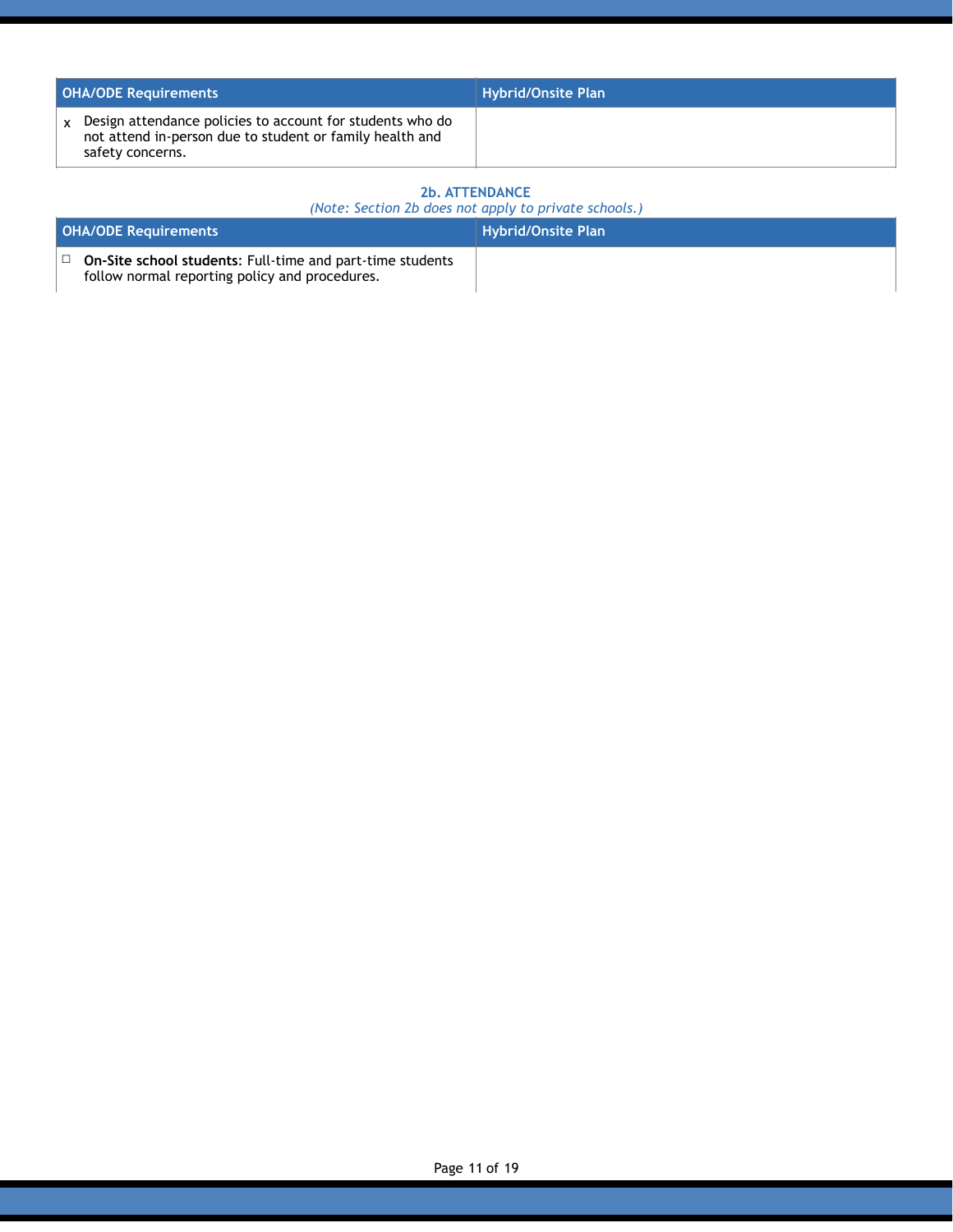#### **OHA/ODE Requirements Hyperical Executive Plan**

- ☐ **Full-Time Online and/or Hybrid school students**: Full-time students who are enrolled in school and taking online and/or hybrid courses only are reported on an FTE basis using a standard record (ADMProgTypCd =  $01$ ) as identified in the Oregon Cumulative Average Daily Membership (ADM) Manual. This is an existing policy previously used in the online setting. As such, there should not be any need to reprogram student information systems to accommodate for this change and the addition of the hybrid setting.
	- Note: Because the students in the online and/or hybrid setting do not regularly attend classes at the district facilities, the standard procedures for recording student days present and days absent cannot be effectively applied to those students. This will reduce accuracy of attendance data for the state while this is in effect.
	- For the purposes of this section, please use the following definition and clarification: **Online and/or Hybrid Check-in:** The responsibility of taking attendance must be performed by the teacher of record. "Check-ins" with appropriately licensed instructional staff are two-way communications between the student and the teacher. A check-in does not include a student leaving a message on an answering machine or sending an email that does not receive a response from the appropriately licensed instructional staff by the end of the next school day.
	- The student must check-in **at least** twice a week with their teacher(s) of record on **at least** two separate weekdays in order to be counted as present for all five days of that week.
	- If the student only checks in once during the week, the student must be counted as absent for half of the scheduled week (2.5 days, if there are five days scheduled in the week).
	- The student must be counted as absent for the entire week (five days, if there are five days scheduled in the week) if they do not report in at all during the week.
	- Note: If a district schedule is based on a four-day school week, the student would still need to check in twice a week as described above in order to be counted as present for the entire week (four days) and once a week to be counted as present for half of the week (two days).
	- Days in attendance may not be claimed for days in which the student did not have access to appropriately licensed instructional staff. The purpose of the rule regarding checking in with the teacher of record is to assure that the teacher can evaluate whether the student is making adequate progress in the course and the student has additional guaranteed opportunities to engage with a teacher. The responsibility of taking attendance must be performed by the teacher of record, not another staff member (e.g., the registrar or school secretary).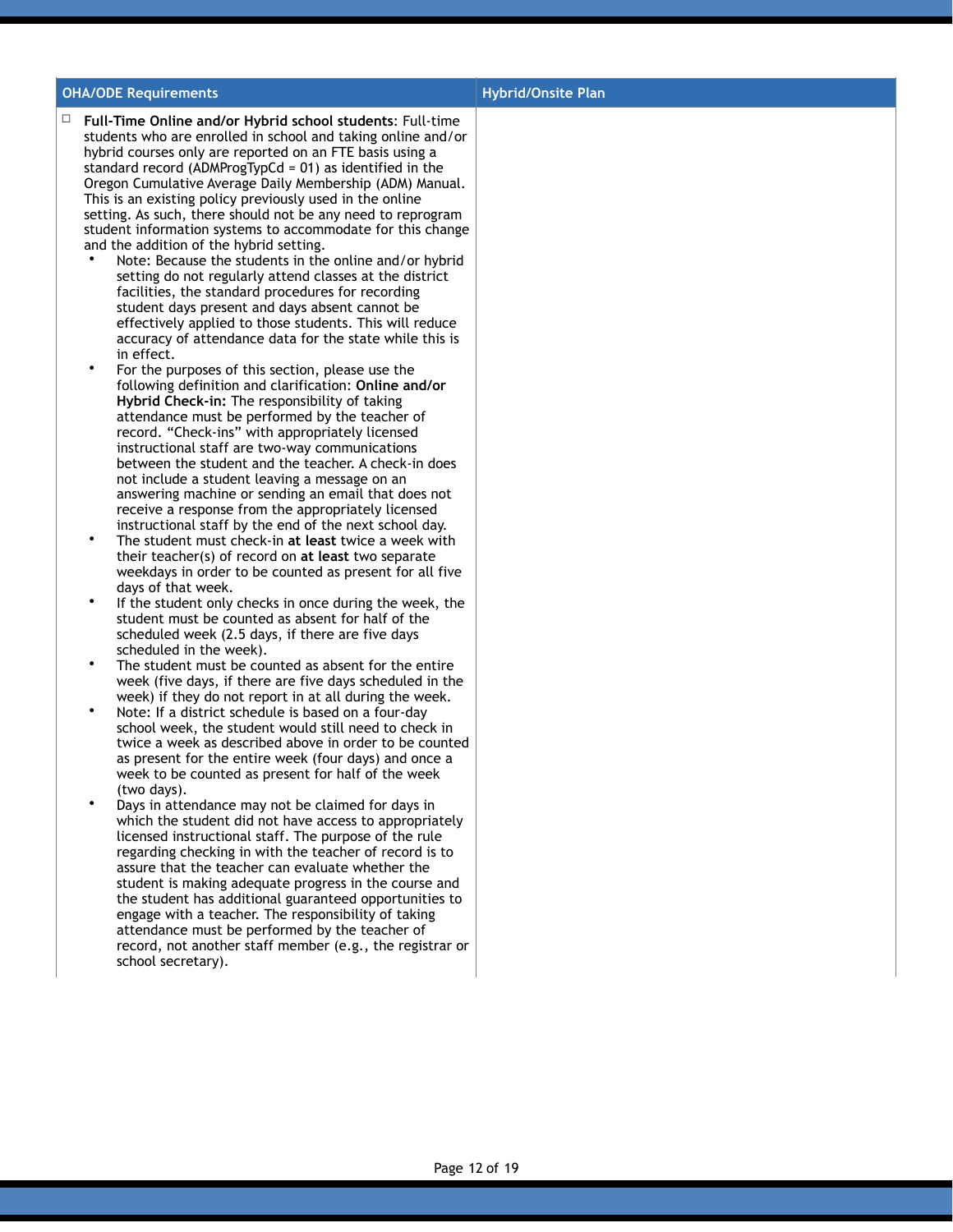| <b>OHA/ODE Requirements</b>                                                                                                                                                                                                                                                                                                                                                                                                                                                                                                                                                                                                                                                                                                                                                                                                                                                                                                                                                       | <b>Hybrid/Onsite Plan</b> |
|-----------------------------------------------------------------------------------------------------------------------------------------------------------------------------------------------------------------------------------------------------------------------------------------------------------------------------------------------------------------------------------------------------------------------------------------------------------------------------------------------------------------------------------------------------------------------------------------------------------------------------------------------------------------------------------------------------------------------------------------------------------------------------------------------------------------------------------------------------------------------------------------------------------------------------------------------------------------------------------|---------------------------|
| Part-time students receiving online and/or hybrid<br>instruction (not college courses): Students who are not<br>enrolled full-time and are taking online and/or hybrid<br>courses offered by the school district or charter school are<br>reported as large group instruction (program type 4), unless<br>they are an ESD-registered homeschooled or private school<br>student receiving supplemental coursework in public school,<br>which are reported as shared time (program type 9). The<br>district may count up to one hour per day per course taken,<br>provided appropriately licensed teachers for the coursework<br>taken, are available and accessible to the student during<br>regular business hours on each school day to be claimed.<br>Because this is online and/or hybrid instruction, attendance<br>is based on check-ins with the student's appropriately<br>licensed teacher(s) of record at least two times (on different<br>days) during the school week. |                           |

#### **2c. TECHNOLOGY**

| <b>OHA/ODE Requirements</b> |                                                                                                                                                                  | <b>Hybrid/Onsite Plan</b> |
|-----------------------------|------------------------------------------------------------------------------------------------------------------------------------------------------------------|---------------------------|
|                             | Update procedures for district-owned or school-owned<br>devices to match cleaning requirements (see section 2d of<br>the Ready Schools, Safe Learners guidance). |                           |
|                             | Procedures for return, inventory, updating, and<br>redistributing district-owned devices must meet physical<br>distancing requirements.                          |                           |

**2d. SCHOOL SPECIFIC FUNCTIONS/FACILITY FEATURES**

#### **OHA/ODE Requirements CONSIDERED AT A REPORT OF A REPORT OF A REPORT OF A REPORT OF A REPORT OF A REPORT OF A REPORT OF A REPORT OF A REPORT OF A REPORT OF A REPORT OF A REPORT OF A REPORT OF A REPORT OF A REPORT OF A RE** ☐ **Handwashing:** All people on campus should be advised and encouraged to wash their hands frequently. ! **Handwashing:** ! **Equipment:** ! **Events:** ! **Transitions/Hallways:** ! **Personal Property**: ☐ **Equipment:** Develop and use sanitizing protocols for all equipment used by more than one individual or purchase equipment for individual use. ☐ **Events:** Cancel, modify, or postpone field trips, assemblies, athletic events, practices, special performances, schoolwide parent meetings and other large gatherings to meet requirements for physical distancing. ☐ **Transitions/Hallways:** Limit transitions to the extent possible. Create hallway procedures to promote physical distancing and minimize gatherings. ☐ **Personal Property**: Establish policies for personal property being brought to school (e.g., refillable water bottles, school supplies, headphones/earbuds, cell phones, books, instruments, etc.). If personal items are brought to school, they must be labeled prior to entering school and use should be limited to the item owner.

#### **2e. ARRIVAL AND DISMISSAL**

| <b>OHA/ODE Requirements</b> |                                                                                                                                                  | <b>Hybrid/Onsite Plan</b> |
|-----------------------------|--------------------------------------------------------------------------------------------------------------------------------------------------|---------------------------|
|                             | Physical distancing, stable cohorts, square footage, and<br>cleaning requirements must be maintained during arrival and<br>dismissal procedures. |                           |
|                             | Create schedule(s) and communicate staggered arrival and/<br>or dismissal times.                                                                 |                           |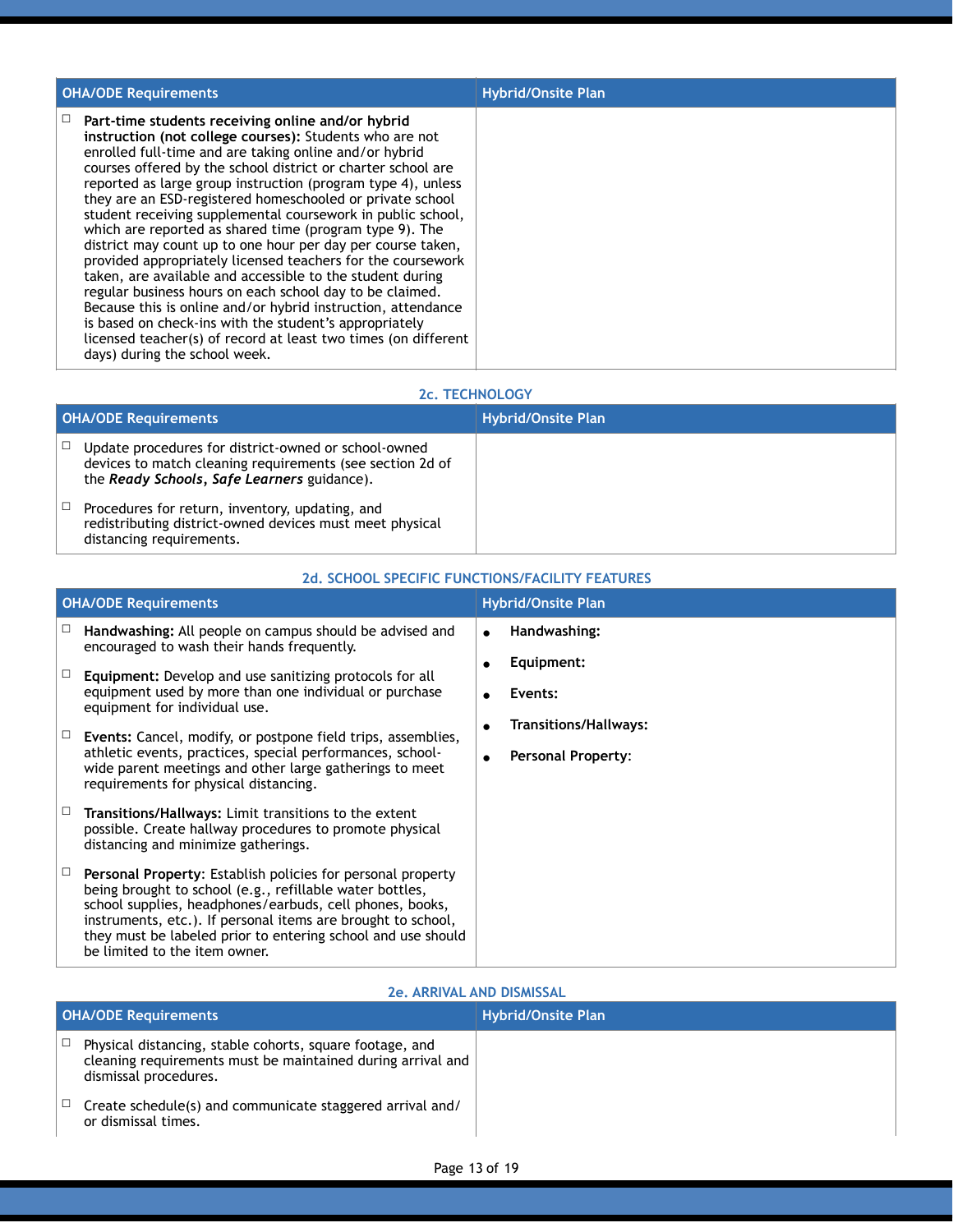| <b>OHA/ODE Requirements</b>                                                                                                                                                                                                         | <b>Hybrid/Onsite Plan</b> |
|-------------------------------------------------------------------------------------------------------------------------------------------------------------------------------------------------------------------------------------|---------------------------|
| Assign students or cohorts to an entrance; assign staff<br>member(s) to conduct visual screenings (see section 1f of<br>the Ready Schools, Safe Learners guidance).                                                                 |                           |
| Develop sign-in/sign-out protocol to help facilitate contact<br>tracing:<br>Eliminate shared pen and paper sign-in/sign-out sheets.<br>Ensure hand sanitizer is available if signing children in<br>or out on an electronic device. |                           |
| Install hand sanitizer dispensers near all entry doors and<br>other high-traffic areas.                                                                                                                                             |                           |
| Establish and clearly communicate procedures for keeping<br>caregiver drop-off/pick-up as brief as possible.                                                                                                                        |                           |

#### **2f. CLASSROOMS/REPURPOSED LEARNING SPACES**

| <b>OHA/ODE Requirements</b>                                                                                                                                                                                                                                                                                                                                                                                                                  |           | <b>Hybrid/Onsite Plan</b>     |  |
|----------------------------------------------------------------------------------------------------------------------------------------------------------------------------------------------------------------------------------------------------------------------------------------------------------------------------------------------------------------------------------------------------------------------------------------------|-----------|-------------------------------|--|
| Seating: Rearrange student desks and other seat spaces to at<br>least six feet apart; assign seating so students are in the<br>same seat at all times.                                                                                                                                                                                                                                                                                       | $\bullet$ | Seating:<br><b>Materials:</b> |  |
| <b>Materials:</b> Avoid sharing of community supplies when<br>possible (e.g., scissors, pencils, etc.). Clean these items<br>frequently. Provide hand sanitizer and tissues for use by<br>students and staff.                                                                                                                                                                                                                                |           | Handwashing:                  |  |
| Handwashing: Remind students through signage and regular<br>reminders from staff of the utmost importance of hand<br>hygiene and respiratory etiquette. Respiratory etiquette<br>means covering coughs and sneezes with an elbow or a<br>tissue. Tissues should be disposed of and hands washed or<br>sanitized immediately.<br>Wash hands with soap and water for 20 seconds or use<br>an alcohol-based hand sanitizer with 60-95% alcohol. |           |                               |  |

#### **2g. PLAYGROUNDS, FIELDS, RECESS, BREAKS, AND RESTROOMS**

| <b>OHA/ODE Requirements</b> |                                                                                                                                                                                                                           | <b>Hybrid/Onsite Plan</b> |
|-----------------------------|---------------------------------------------------------------------------------------------------------------------------------------------------------------------------------------------------------------------------|---------------------------|
| $\Box$                      | Keep school playgrounds closed to the general public until<br>park playground equipment and benches reopen in the<br>community (see Oregon Health Authority's Specific Guidance<br>for Outdoor Recreation Organizations). |                           |
| $\Box$                      | After using the restroom students must wash hands with soap<br>and water for 20 seconds.                                                                                                                                  |                           |
| $\Box$                      | Students must wash hands with soap and water for 20<br>seconds or use an alcohol-based hand sanitizer with 60-95%<br>alcohol before and after using playground equipment.                                                 |                           |
| ⊔                           | Designate playground and shared equipment solely for the<br>use of one cohort at a time. Disinfect between sessions and<br>between each group's use.                                                                      |                           |
| $\Box$                      | Cleaning requirements must be maintained (see section 2j of<br>the Ready Schools, Safe Learners guidance).                                                                                                                |                           |
| □                           | Maintain physical distancing requirements, stable cohorts,<br>and square footage requirements.                                                                                                                            |                           |
|                             | Provide signage and restrict access to outdoor equipment<br>(including sports equipment, etc.).                                                                                                                           |                           |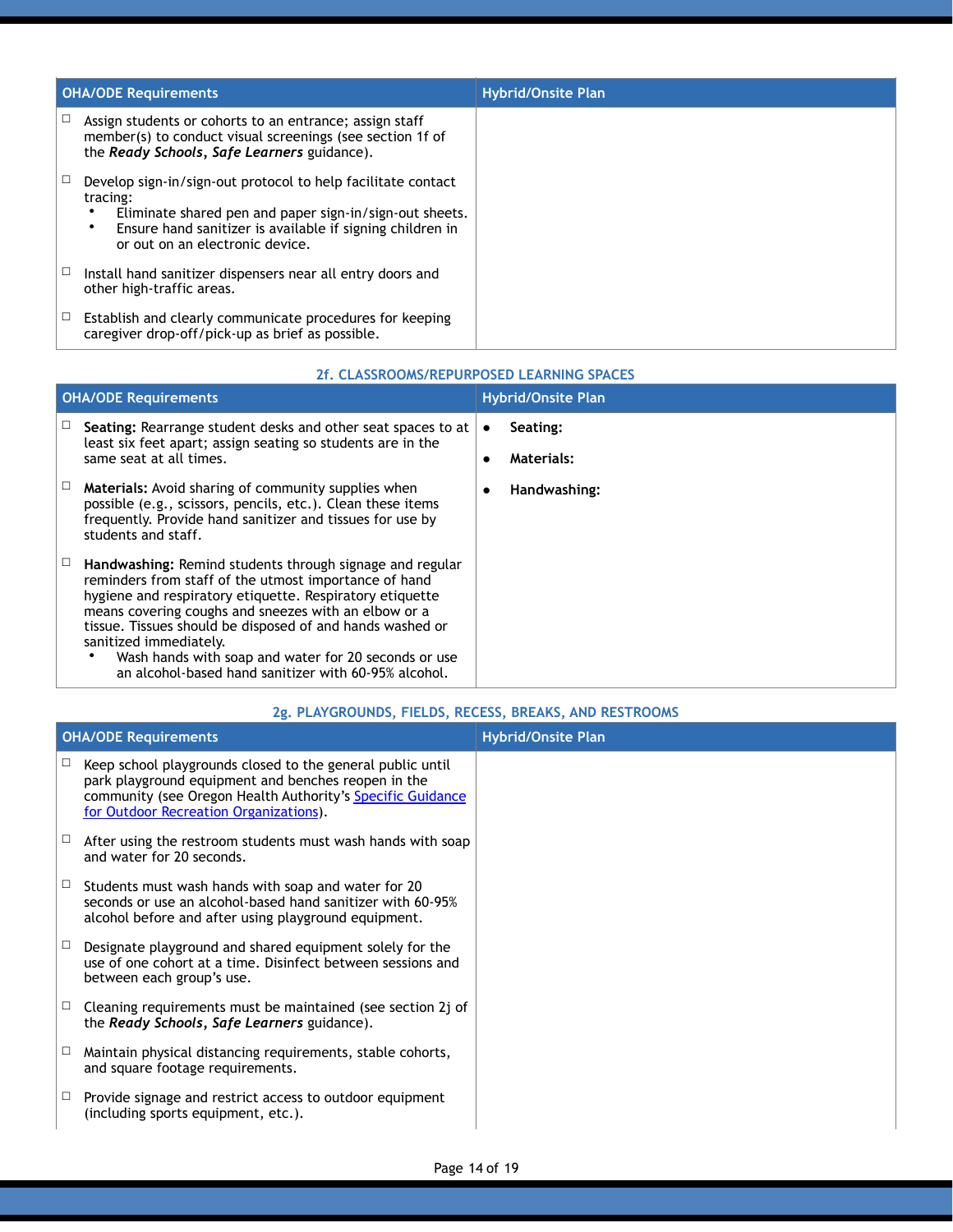| <b>OHA/ODE Requirements</b>                                                                       | <b>Hybrid/Onsite Plan</b> |
|---------------------------------------------------------------------------------------------------|---------------------------|
| Design recess activities that allow for physical distancing and<br>maintenance of stable cohorts. |                           |
| Clean all outdoor equipment between cohorts.                                                      |                           |

## **2h. MEAL SERVICE/NUTRITION**

|   | <b>OHA/ODE Requirements</b>                                                                                                                                                           | <b>Hybrid/Onsite Plan</b> |
|---|---------------------------------------------------------------------------------------------------------------------------------------------------------------------------------------|---------------------------|
| ⊔ | Include meal services/nutrition staff in planning for school<br>reentry.                                                                                                              |                           |
|   | Staff serving meals must wear face shields or face covering<br>(see section 1h of the Ready Schools, Safe Learners<br>guidance).                                                      |                           |
| □ | Students must wash hands with soap and water for 20<br>seconds or use an alcohol-based hand sanitizer with 60-95%<br>alcohol before meals and should be encouraged to do so<br>after. |                           |
|   | Appropriate daily cleaning of meal items (e.g., plates,<br>utensils, transport items) in classrooms where meals are<br>consumed.                                                      |                           |
|   | Cleaning and sanitizing of meal touch-points and meal<br>counting system between stable cohorts.                                                                                      |                           |
|   | Adequate cleaning of tables between meal periods.                                                                                                                                     |                           |

#### **2i. TRANSPORTATION**

|        | <b>OHA/ODE Requirements</b>                                                                                                                                                                                                                                                                                                                                                                                                                                                                                               | <b>Hybrid/Onsite Plan</b> |
|--------|---------------------------------------------------------------------------------------------------------------------------------------------------------------------------------------------------------------------------------------------------------------------------------------------------------------------------------------------------------------------------------------------------------------------------------------------------------------------------------------------------------------------------|---------------------------|
| □      | Include transportation departments (and associated<br>contracted providers, if used) in planning for return to<br>service.                                                                                                                                                                                                                                                                                                                                                                                                |                           |
| $\Box$ | Buses are cleaned frequently. Conduct targeted cleanings<br>between routes, with a focus on disinfecting frequently<br>touched surfaces of the bus (see section 2j of the Ready<br>Schools, Safe Learners guidance).                                                                                                                                                                                                                                                                                                      |                           |
| $\Box$ | Develop protocol for loading/unloading that includes visual<br>screening for students exhibiting symptoms and logs for<br>contact-tracing.<br>If a student displays symptoms, provide a face shield or<br>face covering and keep student at least six feet away<br>from others. Continue transporting the student.<br>$\bullet$<br>If arriving at school, notify staff to begin isolation<br>measures.<br>$\bullet$<br>If transporting for dismissal and the student displays an<br>onset of symptoms, notify the school. |                           |
| $\Box$ | Consult with parents/guardians of students who may require<br>additional support (e.g., students who experience a<br>disability and require specialized transportation as a related<br>service) to appropriately provide service.                                                                                                                                                                                                                                                                                         |                           |
| $\Box$ | Drivers wear face shields or face coverings.                                                                                                                                                                                                                                                                                                                                                                                                                                                                              |                           |
| $\Box$ | Inform parents/guardians of practical changes to<br>transportation service (i.e., physical distancing at bus stops<br>and while loading/unloading, potential for increased route<br>time due to additional precautions, sanitizing practices, and<br>face coverings).                                                                                                                                                                                                                                                     |                           |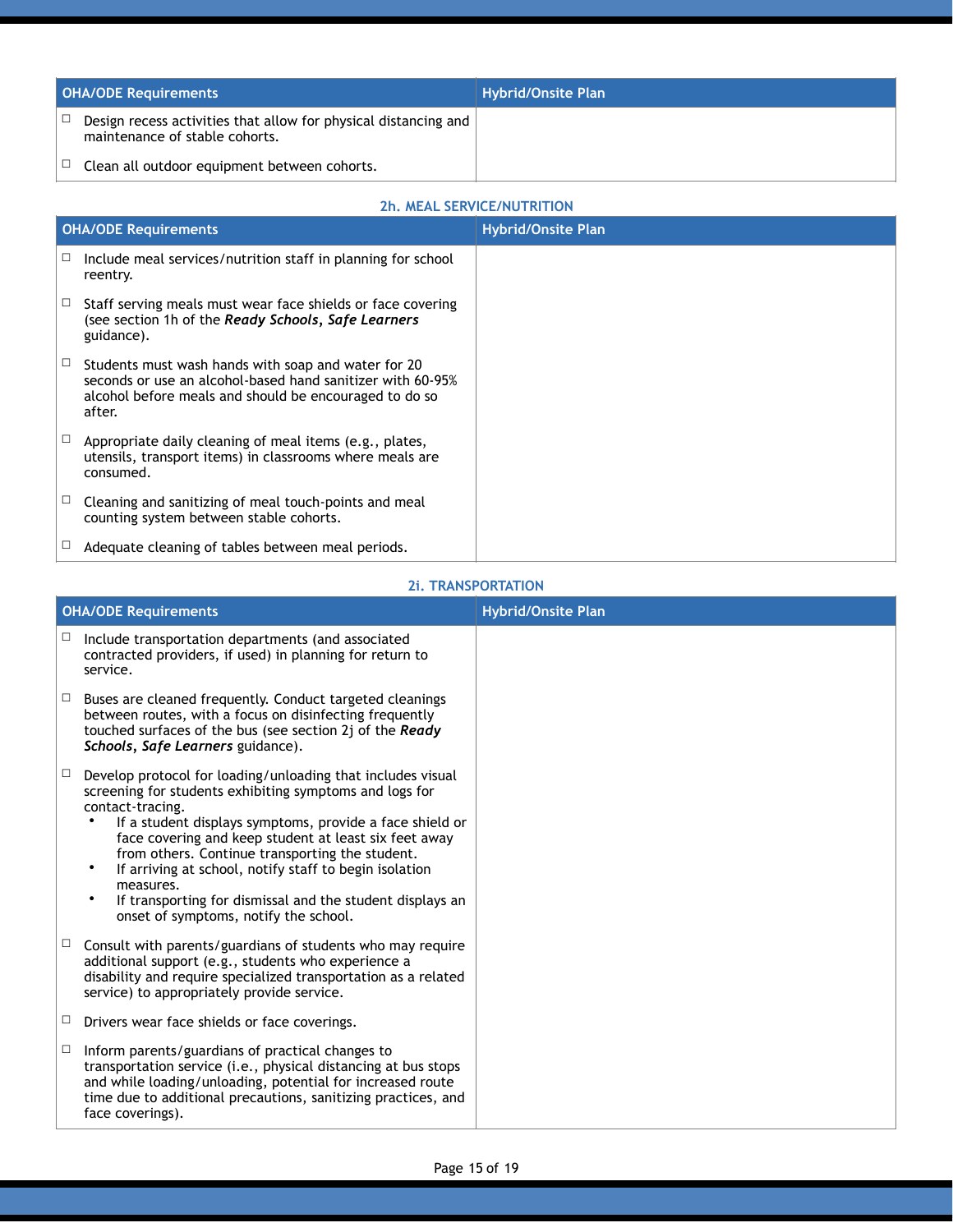#### **2j. CLEANING, DISINFECTION, AND VENTILATION**

|        | <b>OHA/ODE Requirements</b>                                                                                                                                                                                                                                                                                                                                                                                                                         | <b>Hybrid/Onsite Plan</b> |
|--------|-----------------------------------------------------------------------------------------------------------------------------------------------------------------------------------------------------------------------------------------------------------------------------------------------------------------------------------------------------------------------------------------------------------------------------------------------------|---------------------------|
| $\Box$ | Clean, sanitize, and disinfect frequently touched surfaces<br>(e.g., playground equipment, door handles, sink handles,<br>drinking fountains, transport vehicles) and shared objects<br>(e.g., toys, games, art supplies) between uses multiple times<br>per day. Maintain clean and disinfected (CDC guidance)<br>environments, including classrooms, cafeteria settings,<br>restrooms, and playgrounds.                                           |                           |
| $\Box$ | Apply disinfectants safely and correctly following labeling<br>direction as specified by the manufacturer. Keep these<br>products away from students.                                                                                                                                                                                                                                                                                               |                           |
| $\Box$ | To reduce the risk of asthma, choose disinfectant products<br>on the EPA List N with asthma-safer ingredients (e.g.<br>hydrogen peroxide, citric acid, or lactic acid) and avoid<br>products that mix these with asthma-causing ingredients like<br>peroxyacetic acid, sodium hypochlorite (bleach), or<br>quaternary ammonium compounds.                                                                                                           |                           |
| $\Box$ | Operate ventilation systems properly and/or increase<br>circulation of outdoor air as much as possible by opening<br>windows and doors, using fans, and through other methods.<br>Do not use fans if they pose a safety or health risk, such as<br>increasing exposure to pollen/allergies or exacerbating<br>asthma symptoms. For example, do not use fans if doors and<br>windows are closed and the fans are recirculating the<br>classroom air. |                           |
| $\Box$ | Consider the need for increased ventilation in areas where<br>students with special health care needs receive medication<br>or treatments.                                                                                                                                                                                                                                                                                                          |                           |
| $\Box$ | Facilities should be cleaned and disinfected at least daily to<br>prevent transmission of the virus from surfaces (see CDC's<br>guidance on disinfecting public spaces).                                                                                                                                                                                                                                                                            |                           |
| □      | Air circulation and filtration are helpful factors in reducing<br>airborne viruses. Consider modification or enhancement of<br>building ventilation where feasible (see CDC's guidance on<br>ventilation and filtration and American Society of Heating,<br>Refrigerating, and Air-Conditioning Engineers' guidance).                                                                                                                               |                           |

#### **2k. HEALTH SERVCIES**

| <b>OHA/ODE Requirements</b> |                                                                                                                                                                                                                                                                                                                                                                                                                                                  | <b>Hybrid/Onsite Plan</b> |
|-----------------------------|--------------------------------------------------------------------------------------------------------------------------------------------------------------------------------------------------------------------------------------------------------------------------------------------------------------------------------------------------------------------------------------------------------------------------------------------------|---------------------------|
|                             | OAR 581-022-2220 Health Services, requires districts to<br>"maintain a prevention-oriented health services program for<br>all students" including space to isolate sick students and<br>services for students with special health care needs. While<br>OAR 581-022-2220 does not apply to private schools, private<br>schools must provide a space to isolate sick students and<br>provide services for students with special health care needs. |                           |
|                             | Licensed, experienced health staff should be included on<br>teams to determine district health service priorities.<br>Collaborate with health professionals such as school nurses;<br>SBHC staff; mental and behavioral health providers;<br>physical, occupational, speech, and respiratory therapists;<br>and School Based Health Centers (SBHC).                                                                                              |                           |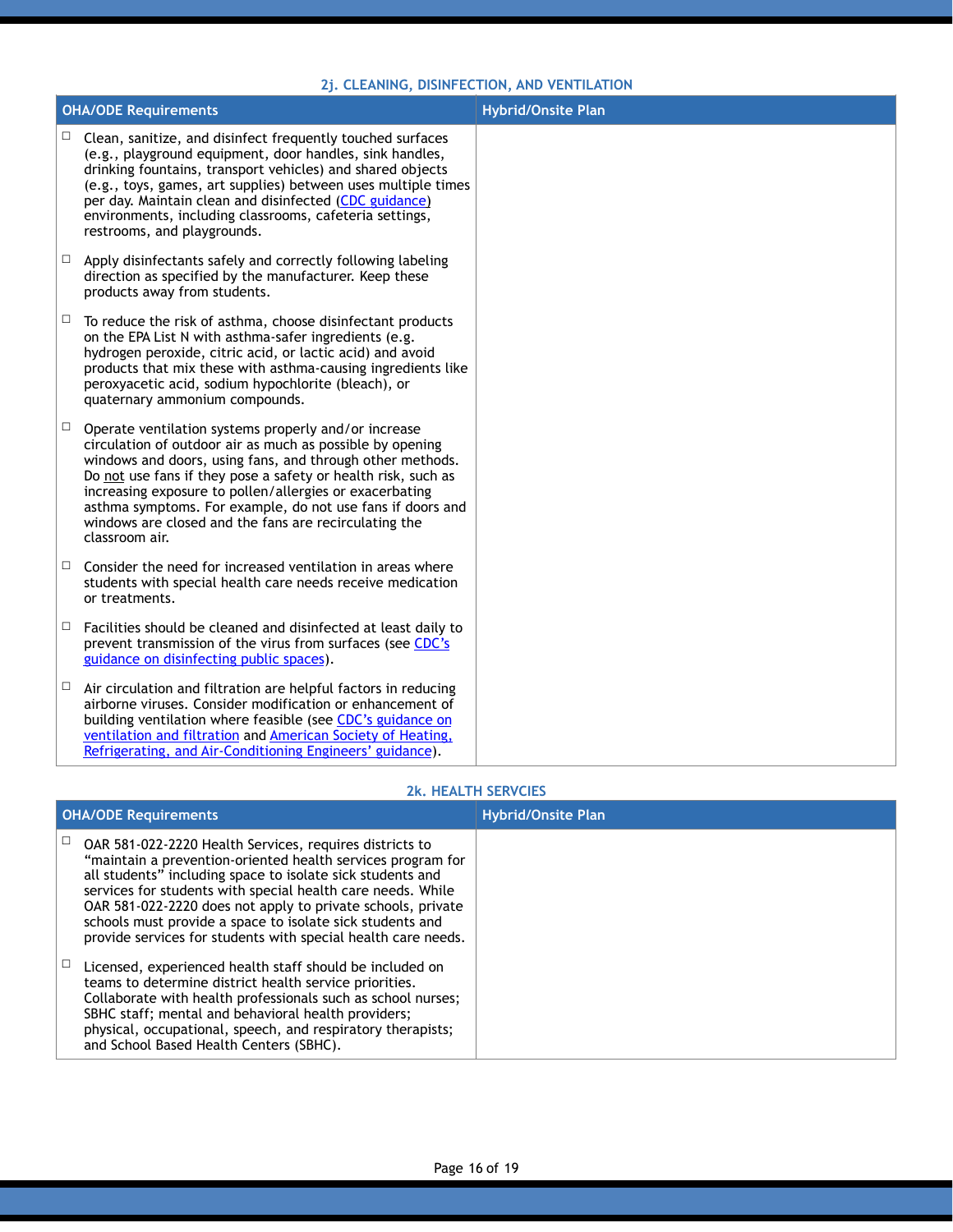

#### **3a. PREVENTION AND PLANNING**

|   | <b>OHA/ODE Requirements</b>                                                                                                                                                                                                                                  | <b>Hybrid/Onsite Plan</b> |
|---|--------------------------------------------------------------------------------------------------------------------------------------------------------------------------------------------------------------------------------------------------------------|---------------------------|
| Ц | Coordinate with Local Public Health Authority (LPHA) to<br>establish communication channels related to current<br>transmission level.                                                                                                                        |                           |
|   | Establish a specific emergency response framework with key<br>stakeholders.                                                                                                                                                                                  |                           |
|   | When new cases are identified in the school setting, and the<br>incidence is low, the LPHA will provide a direct report to the<br>district nurse, or designated staff, on the diagnosed case(s).<br>Likewise, the LPHA will impose restrictions on contacts. |                           |

#### **3b. RESPONSE**

|        | <b>OHA/ODE Requirements</b>                                                                                                                                                                         | <b>Hybrid/Onsite Plan</b> |
|--------|-----------------------------------------------------------------------------------------------------------------------------------------------------------------------------------------------------|---------------------------|
| $\Box$ | Follow the district's or school's outbreak response protocol.<br>Coordinate with the LPHA for any outbreak response.                                                                                |                           |
| $\Box$ | If anyone who has been on campus is known to have been<br>diagnosed with COVID-19, report the case to and consult<br>with the LPHA regarding cleaning and possible classroom or<br>program closure. |                           |
| $\Box$ | Report to the LPHA any cluster of illness (2 or more people<br>with similar illness) among staff or students.                                                                                       |                           |
| $\Box$ | When cases are identified in the local region, a response<br>team should be assembled within the district and<br>responsibilities assigned within the district.                                     |                           |
| $\Box$ | Modify, postpone, or cancel large school events as<br>coordinated with the LPHA.                                                                                                                    |                           |
| Ц      | If the school is closed, implement Short-Term Distance<br>Learning or Comprehensive Distance Learning models for all<br>staff/students.                                                             |                           |
| $\Box$ | Continue to provide meals for students.                                                                                                                                                             |                           |
| $\Box$ | Communicate criteria that must be met in order for On-Site<br>instruction to resume and relevant timelines with families.                                                                           |                           |

#### **3c. RECOVERY AND REENTRY**

| <b>OHA/ODE Requirements</b> |                                                                                                                                                                                                                                           | <b>Hybrid/Onsite Plan</b> |
|-----------------------------|-------------------------------------------------------------------------------------------------------------------------------------------------------------------------------------------------------------------------------------------|---------------------------|
|                             | Plan instructional models that support all learners in<br>Comprehensive Distance Learning.                                                                                                                                                |                           |
|                             | Clean, sanitize, and disinfect surfaces (e.g., playground<br>equipment, door handles, sink handles, drinking fountains,<br>transport vehicles) and follow CDC guidance for classrooms,<br>cafeteria settings, restrooms, and playgrounds. |                           |
|                             | Communicate with families about options and efforts to<br>support returning to On-Site instruction.                                                                                                                                       |                           |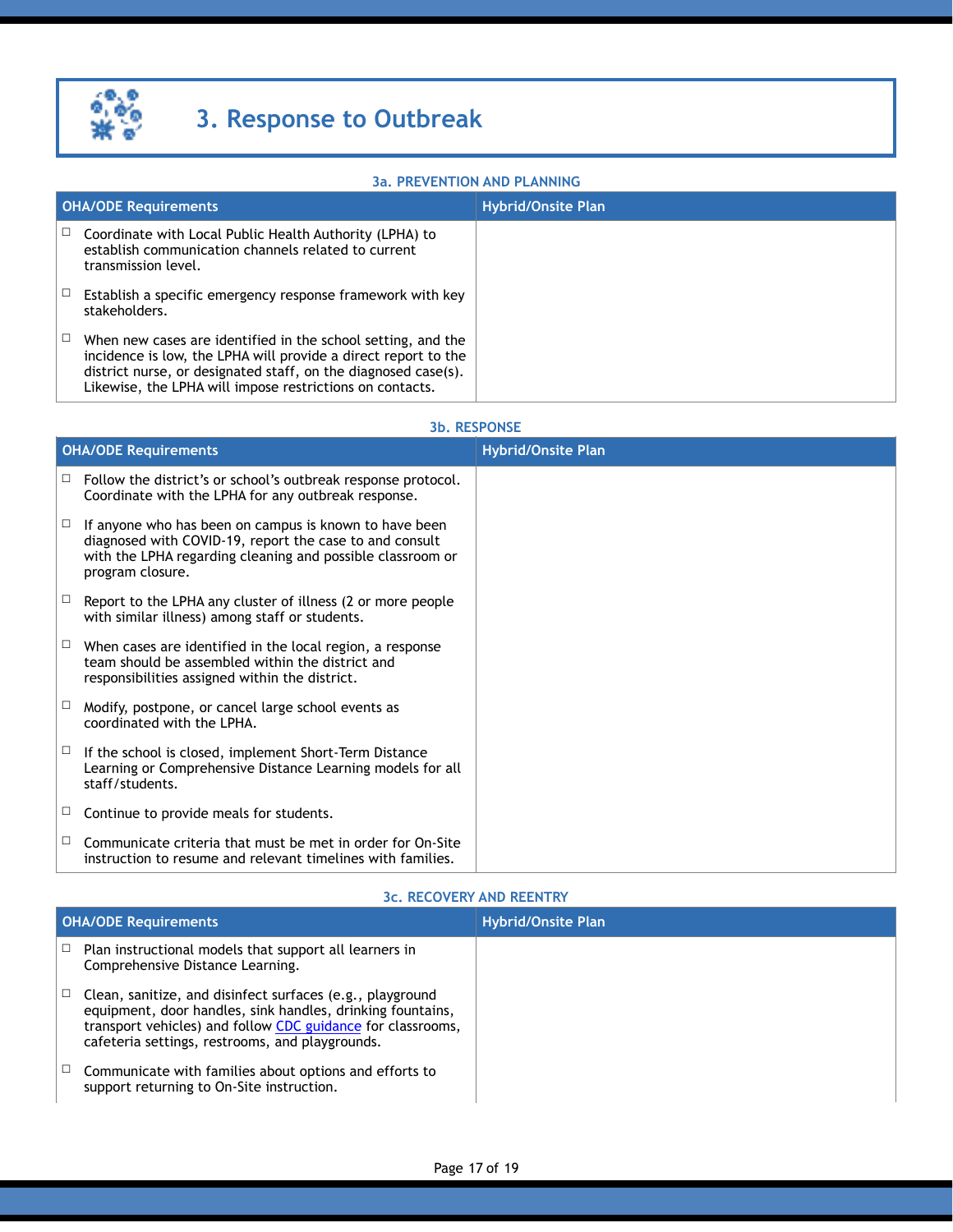| <b>OHA/ODE Requirements</b>                                                                                                                                                                      | <b>Hybrid/Onsite Plan</b> |
|--------------------------------------------------------------------------------------------------------------------------------------------------------------------------------------------------|---------------------------|
| Follow the LPHA guidance to begin bringing students back<br>□<br>into On-Site instruction.<br>Consider smaller groups, cohorts, and rotating<br>schedules to allow for a safe return to schools. |                           |



## **ASSURANCES**

*This section must be completed by any public school that is providing instruction through On-Site or Hybrid Instructional Models. Schools providing Comprehensive Distance Learning Instructional Models do not need to complete this section. This section does not apply to private schools.* 

- $\Box$  We affirm that our school plan has met the requirements from ODE guidance for sections 4, 5, 6, 7, and 8 of the *Ready Schools, Safe Learners* guidance.
- $\Box$  We affirm that we cannot meet all of the ODE requirements for sections 4, 5, 6, 7 and/or 8 of the *Ready Schools, Safe Learners* guidance at this time. We will continue to work towards meeting them and have noted and addressed which requirement(s) we are unable to meet in the table titled "Assurance Compliance and Timeline" below.



## **Assurance Compliance and Timeline**

**If a district/school cannot meet the requirements from the sections above, provide a plan and timeline to meet the requirement.**